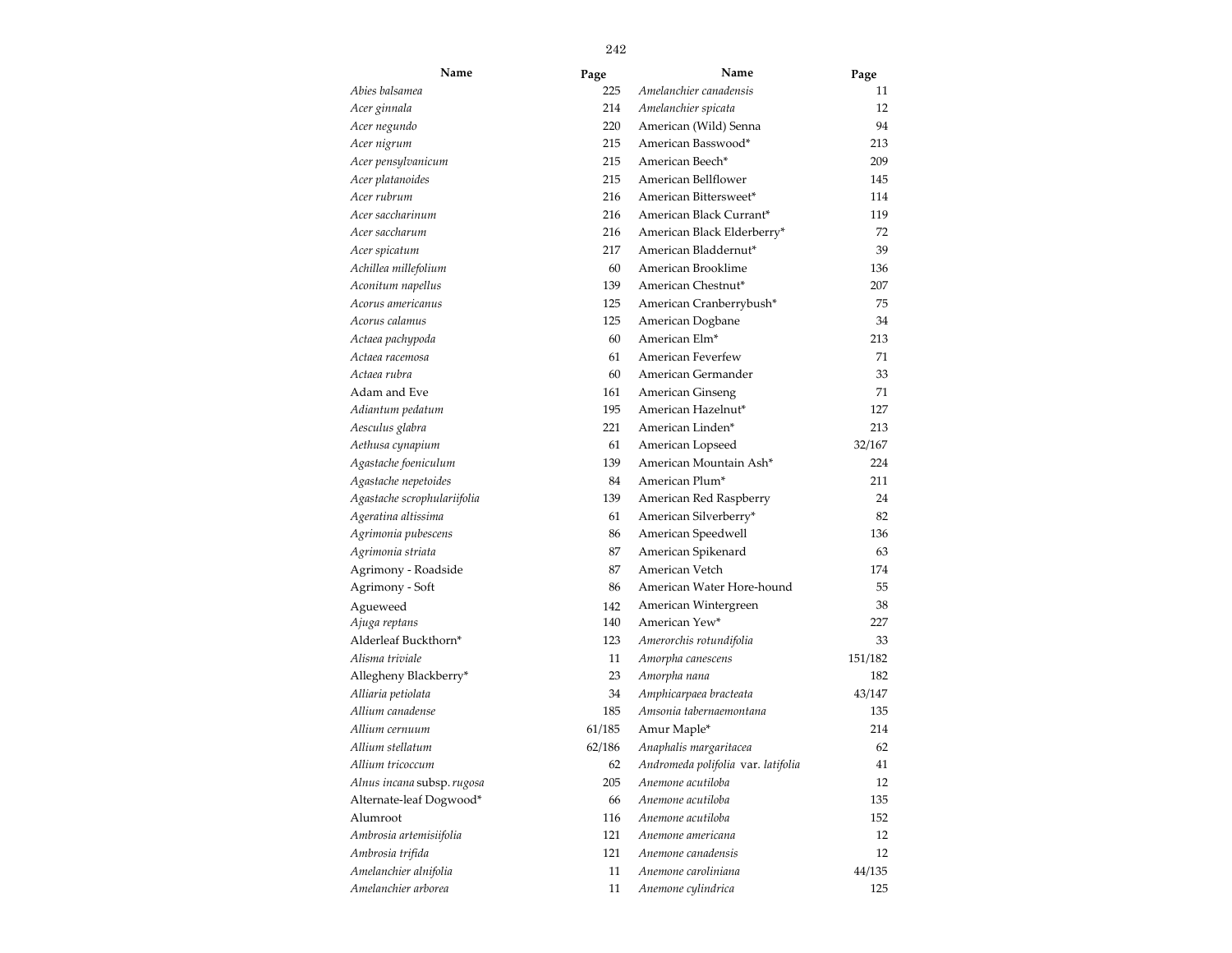| Name                              | Page   | Name                           | Page    |
|-----------------------------------|--------|--------------------------------|---------|
| Anemone patens                    | 13     | Asplenium rhizophyllum         | 201     |
| Anemone quinquefolia              | 13     | Asplenium trichomanes          | 201     |
| Anemone virginiana                | 125    | Aster - Arrowleaf              | 50      |
| Angelica atropurpurea             | 62     | Aster - Bigleaf (Blue)         | 148     |
| Anise Hyssop                      | 139    | Aster - Blue Wood              | 149     |
| Aniseroot                         | 71     | Aster - Bottomland             | 49      |
| Annual Daisy Fleabane             | 45     | Aster - Calico                 | 48      |
| Antennaria neglecta               | 63     | Aster - Flat-topped            | 45      |
| Antennaria plantaginifolia        | 63     | Aster - Heart-leaved (Blue)    | 149     |
| Anthemis cotula                   | 44     | Aster - Heart-leaved (White)   | 48      |
| Apios americana                   | 182    | Aster - Many-flowered          | 48      |
| Aplectrum hyemale                 | 161    | Aster - New England            | 179     |
| Apocynum androsaemifolium         | 34/169 | Aster - Ontario                | 49      |
| Apocynum cannabinum               | 34     | Aster - Purplestem (Blue)      | 150     |
| Aquilegia canadensis              | 191    | Aster - Purplestem (White)     | 49      |
| Aralia hispida                    | 63     | Aster - Red-stemmed (Blue)     | 150     |
| Aralia nudicaulis                 | 131    | Aster - Red-stemmed (White)    | 49      |
| Aralia racemosa                   | 63     | Aster - Short's                | 151     |
| Arctium minus                     | 171    | Aster - Side-flowering         | 49      |
| Arctostaphylos uva-ursi           | 41     | Aster - Silky                  | 150,179 |
| Arethusa bulbosa                  | 161    | Aster - Sky Blue               | 150     |
| Arisaema dracontium               | 116    | Aster - Smooth Blue            | 149     |
| Arisaema triphyllum               | 116    | Aster - Western Silver         | 150     |
| Arkansas Rose*                    | 156    | Aster - White Heath            | 48      |
| Arnoglossum reniforme             | 64     | Aster - White Panicle          | 48      |
| Aromatic aster                    | 149    | Aster - White Wood             | 46      |
| Aronia arbutifolia                | 13     | Astragalus canadensis          | 126     |
| Aronia melanocarpa                | 14     | Athyrium filix-femina          | 195     |
| Arrow-leaved Tearthumb            | 58     | Atlantic Camas                 | 14      |
| Arrow-leaved Violet               | 137    | Auricled Twayblade             | 117     |
| Arrowhead Rattlebox               | 93     | Balm of Gilead*                | 210     |
| Arrowwood - Downy*                | 76     | Balsam Fir*                    | 225     |
| Arrowwood - Southern*             | 74     | Balsam Poplar*                 | 210     |
| Artemisia campestris ssp. caudata | 126    | Baneberry - Red                | 60      |
| Artemisia ludoviciana             | 50     | Baneberry - White              | 60      |
| Aruncus dioicus                   | 51     | Baptisia alba var. macrophylla | 43      |
| Asarum canadense                  | 169    | Baptisia australis             | 147     |
| Asclepias exaltata                | 64     | Baptisia bracteata             | 44      |
| Asclepias incarnata               | 186    | Baptisia tinctoria             | 93      |
| Asclepias syriaca                 | 186    | Barbarea vulgaris              | 87      |
| Asclepias tuberosa                | 194    | <b>Barren Strawbery</b>        | 83      |
| Asclepias verticillata            | 64     | Basket Ash*                    | 222     |
| Ash-leaved Maple*                 | 220    | Bastard Toadflax               | 37      |
| Asparagus                         | 170    | Beaked Hazelnut*               | 127     |
| Asparagus officinalis             | 170    | Bearberry                      | 41      |
| Asplenium platyneuron             | 201    | Beardless Bird's-foot Violet   | 137     |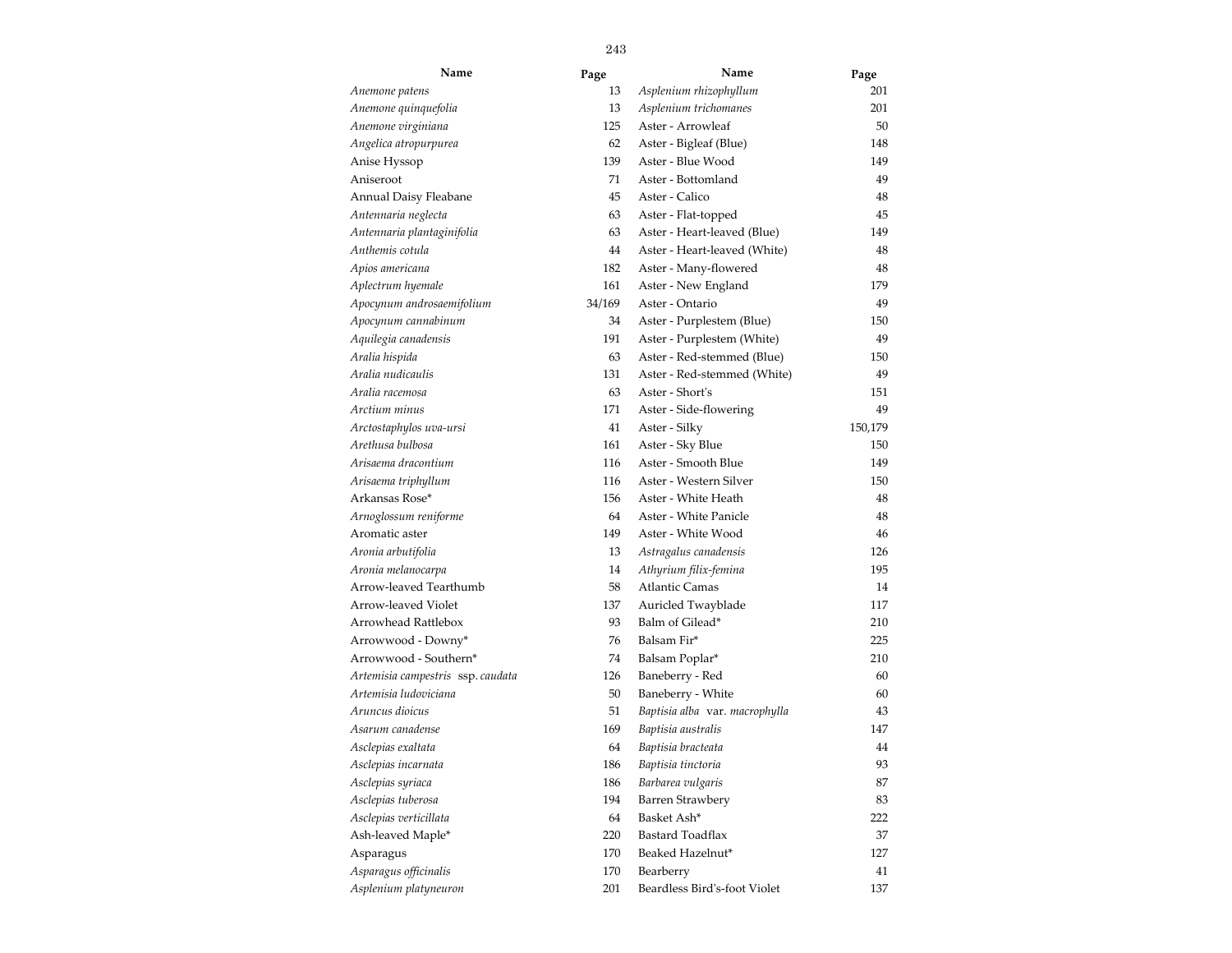| Name                      | Page    | Name                            | Page    |
|---------------------------|---------|---------------------------------|---------|
| Beardtongue - Foxglove    | 31      | Black Ash*                      | 222     |
| Beardtongue - Pale        | 31      | <b>Black Bindweed</b>           | 53/172  |
| Beardtongue - Showy       | 166     | Black Birch*                    | 206     |
| Bedstraw - Fragrant       | 19      | <b>Black Bugbane</b>            | 61      |
| Bedstraw - Northern       | 18      | Black Cherry*                   | 212     |
| Bedstraw - Rough          | 18      | Black Chokeberry*               | 14      |
| Bedstraw - Shining        | 18      | Black Locust*                   | 224     |
| Bedstraw - Threelobed     | 19      | <b>Black Medick</b>             | 112     |
| Beechnut*                 | 209     | <b>Black Mustard</b>            | 87      |
| Beggar-ticks              | 94      | <b>Black Nightshade</b>         | 39      |
| Beggar's Lice             | 54      | Black Oak*                      | 220     |
| Beggarticks - Devil's     | 95      | Black Raspberry*                | 24      |
| Beggarticks - Swamp       | 95      | Black Spruce*                   | 226     |
| Belamcanda chinensis      | 189     | Black Sugar Maple*              | 215     |
| Bellflower - Marsh        | 35      | Black Walnut*                   | 223     |
| Bellflowers - blue        | 144,145 | Black Willow*                   | 212     |
| Bellwort - Large flowered | 93      | <b>Black-eyed Susan</b>         | 102     |
| Berry Bladder Fern        | 195     | Blackberry - Allegheny*         | 23      |
| Berteroa incana           | 34      | Blackberry - Dwarf Red*         | 25      |
| Besseya bullii            | 111     | Blackberry Lily                 | 189     |
| Bettleweed (Galax)        | 53      | Bladder Campion (White Campion) | 32      |
| Betula alleghaniensis     | 205     | <b>Bland Sweet Cicely</b>       | 70      |
| Betula lenta              | 206     | Blanket-flower                  | 96      |
| Betula nigra              | 206     | <b>Blazing Star - Dense</b>     | 178     |
| Betula papyrifera         | 206     | Blazing Star - Dotted           | 177     |
| Betula pumila             | 207     | Blazing Star - Large-headed     | 177     |
| Bidens cernua             | 94      | Blazing Star - Northern         | 178     |
| Bidens connata            | 95      | Blazing Star - Ontario          | 177     |
| Bidens frondosa           | 95      | <b>Blazing Star - Prairie</b>   | 177     |
| Biennial Gaura            | 19      | Blazing Star - Rough            | 176     |
| Biennial Lettuce          | 146     | <b>Blazing Star - Scaly</b>     | 178     |
| <b>Bigleaf Aster</b>      | 47/148  | Blazing Star - Shaggy           | 177     |
| Bigtooth Aspen*           | 210     | Blephilia cilata                | 140/162 |
| Bindweed - Black          | 53      | Blephilia hirsuta               | 140/162 |
| Bindweed - Field          | 29      | Blisterwort                     | 90      |
| Bindweed - Fringed Black  | 52      | <b>Blood Milkwort</b>           | 184     |
| Bindweed - Hedge          | 29      | Bloodroot                       | 26      |
| Bird's-foot Deer-vetch    | 91      | Blue Beech*                     | 207     |
| Bird's-foot Trefoil       | 91      | <b>Blue Cardinal Flower</b>     | 143     |
| Bird's-foot Violet        | 137     | <b>Blue Cohosh</b>              | 114     |
| Bishop's Cap              | 38      | Blue Flag Iris                  | 138     |
| Bitter Milkwort           | 58,184  | <b>Blue Giant Hyssop</b>        | 139     |
| <b>Bittercress</b>        | 36      | <b>Blue Squill</b>              | 139     |
| Bitternut Hickory*        | 221     | <b>Blue Vervain</b>             | 151     |
| Bittersweet Nightshade    | 146,159 | Blue Violet - Common            | 138     |
| Black Alder*              | 20      | Blue Wild Indigo                | 147     |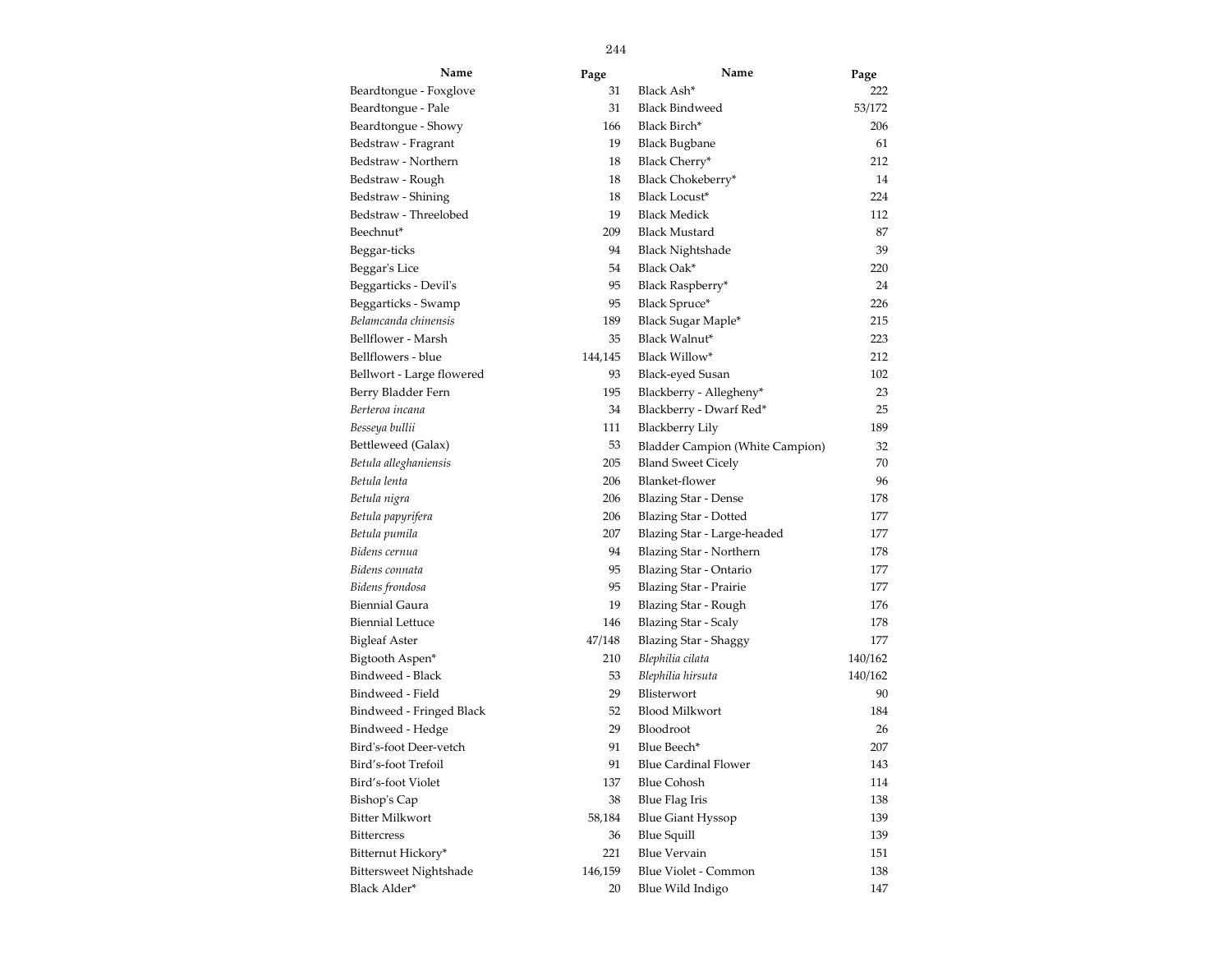| Name                             | Page    | Name                               | Page   |  |
|----------------------------------|---------|------------------------------------|--------|--|
| Blue Wood Aster                  | 149     | Bugbane                            | 61     |  |
| Blue-bead Lily                   | 91      | Bugleweed - Northern               | 55     |  |
| Blue-eyed grass                  | 136     | <b>Bulb-bearing Water Hemlock</b>  | 65     |  |
| Blue-eyed Mary                   | 147     | Bulblet Bladder Fern               | 195    |  |
| Bluejacket                       | 146     | <b>Bulblet Water Hemlock</b>       | 65     |  |
| Blunt-leaved Orchid              | 119     | <b>Bull Thistle</b>                | 176    |  |
| Blunt-leaved Sandwort            | 21      | <b>Bull's Coral-drops</b>          | 111    |  |
| Blunt-lobe Cliff Fern            | 204     | Bunchberry                         | 16     |  |
| Boechera laevigata               | 35/116  | <b>Bur Cucumber</b>                | 26     |  |
| Bog Birch*                       | 207     | Bur Oak*                           | 219    |  |
| Bog Rosemary                     | 41      | Bur-reed, Giant                    | 133    |  |
| Bog White Violet                 | 28      | Burdock - Lesser                   | 171    |  |
| Bog Wintergreen                  | 168     | Burnweed (Fireweed)                | 88     |  |
| Bog-bean                         | 21      | Bush Honeysuckle*                  | 85/164 |  |
| Boltonia asteroides              | 45      | Butter and Eggs                    | 91     |  |
| Boneset                          | 68,69   | <b>Buttercups</b>                  | 81-90  |  |
| Boneset - False                  | 65      | <b>Butterfly Milkweed</b>          | 194    |  |
| Botrychium virginianum           | 201     | <b>Butterfly Weed</b>              | 194    |  |
| Bottle Gentian                   | 141     | Butternut*                         | 223    |  |
| <b>Bottomland Aster</b>          | 49      | <b>Button Blazing Star</b>         | 176    |  |
| <b>Bouncing Bet - Pink</b>       | 159     | <b>Button Eryngio</b>              | 68/132 |  |
| Bouncing Bet - White             | 26      | Buttonbush*                        | 65     |  |
| Box Elder*                       | 220     | Calico Aster                       | 49     |  |
| Bracken Fern                     | 200     | California Nettle                  | 131    |  |
| <b>Bracted Spiderwort</b>        | 160     | Calla palustris                    | 76     |  |
| Brassica nigra                   | 87      | Calopogon tuberosus var. tuberosus | 162    |  |
| Braun's Holly Fern               | 204     | Caltha palustris                   | 77     |  |
| Brickellia eupatorioides         | 65      | Calypso bulbosa                    | 162    |  |
| <b>Bride's Feathers</b>          | 51      | Calystegia sepium                  | 29     |  |
| Bristly Bellflower               | 144     | Camassia scilloides                | 14     |  |
| Bristly Blackberry               | 25      | Campanula aparinoides              | 35     |  |
| Bristly Bluebells                | 144     | Campanula cervicaria               | 144    |  |
| <b>Bristly Buttercup</b>         | 90      | Campanula glomerata                | 144    |  |
| Bristly Greenbrier*              | 133     | Campanula rapunculoides            | 145    |  |
| Bristly Sarsaparilla             | 63      | Campanula rotundifolia             | 145    |  |
| Brittle Bladder Fern             | 196     | Campanulastrum americanum          | 145    |  |
| Broad Beech Fern                 | 203     | Canada Anemone                     | 12     |  |
| Broad-leaved Helleborine         | 165     | Canada Elderberry*                 | 72,73  |  |
| Broad-lipped Twayblade           | 117     | Canada Germander                   | 33     |  |
| <b>Broadleaf Arrowhead</b>       | 25      | Canada Hawkweed                    | 100    |  |
| <b>Broadleaf Burweed</b>         | 133     | Canada Lily                        | 84     |  |
| Broadleaf Enchanter's Nightshade | 37      | Canada Moonseed                    | 38     |  |
| Brown Wide-lip Orchid            | 166     | Canada Ticktrefoil                 | 172    |  |
| Brown-eyed Susan                 | 103     | Canada Violet                      | 28     |  |
| Buckbean                         | 21      | Canadian Clearweed                 | 128    |  |
| Buckthorn                        | 122/123 | Canadian Honewort                  | 68     |  |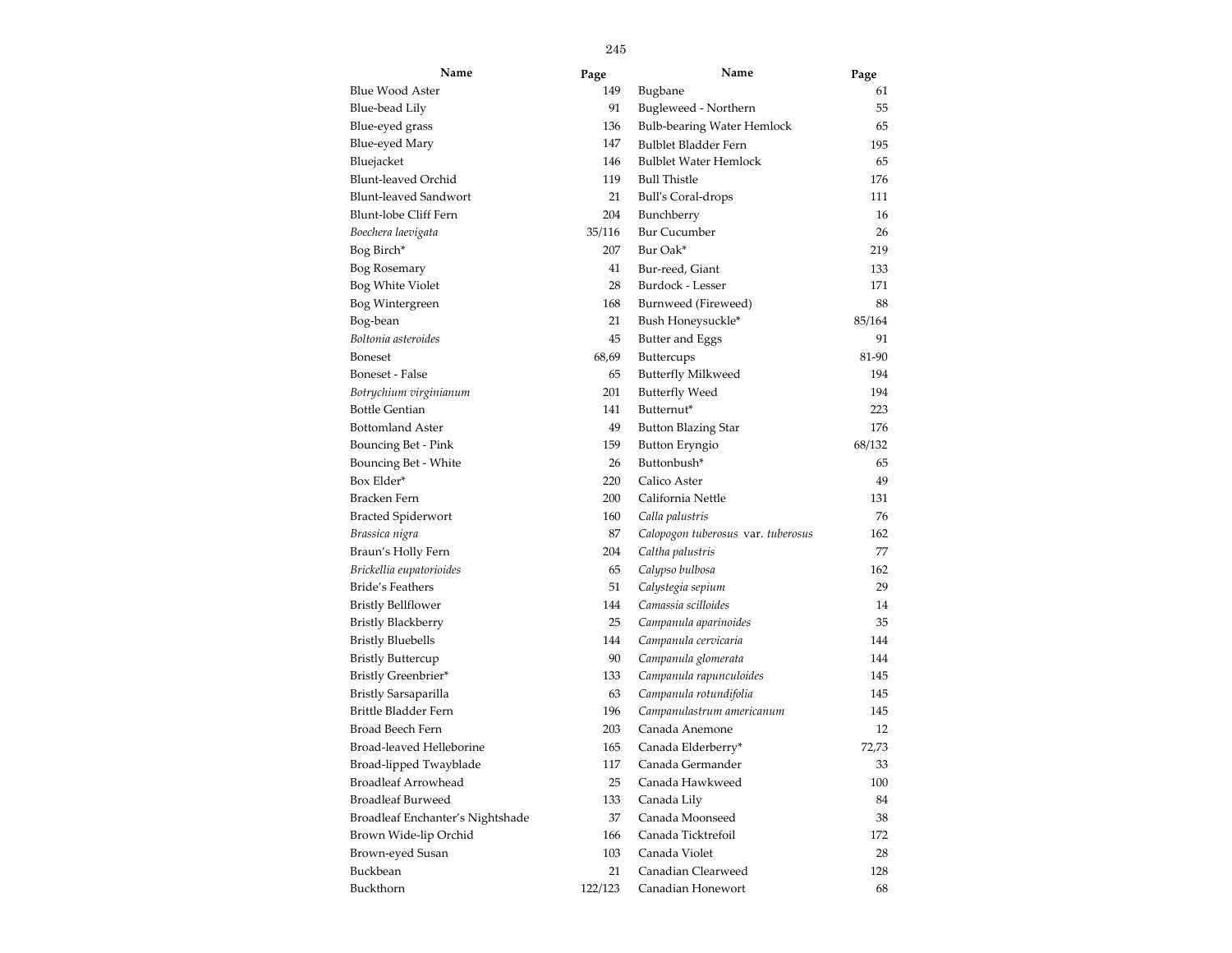| Name                            | Page   | Name                              | Page    |
|---------------------------------|--------|-----------------------------------|---------|
| Canadian Horseweed              | 88     | Cherry Birch*                     | 206     |
| Canadian Lousewort              | 86     | Chickweed - Common                | 27      |
| Canadian Mayflower              | 55     | Chickweed - Long-leaved           | 27      |
| Canadian Milk Vetch             | 126    | Chickweed - Mouse-ear             | 14      |
| Canadian Wild Ginger            | 169    | Chicory - Blue Type               | 135     |
| Canadian Wood Nettle            | 128    | Chicory - White type              | 15      |
| Canadian Yew*                   | 227    | Chimaphila umbellata              | 170     |
| Candle Anemone                  | 125    | Chinkapin Oak*                    | 212     |
| Canoe Birch*                    | 206    | Chionanthus virginicus            | 208     |
| Capsella bursa-pastoris         | 35     | Chokecherry*                      | 23      |
| Cardamine concatenata           | 36     | Christmas Fern                    | 200     |
| Cardamine diphylla              | 36     | Cichorium intybus                 | 15/135  |
| Cardamine pensylvanica          | 36     | Cicuta bulbifera                  | 65      |
| Cardinal Flower                 | 191    | Cicuta maculata                   | 66      |
| Carolina anemone                | 44/135 | Cimicifuga racemosa               | 61      |
| Carolina Larkspur               | 30     | Cinnamon Fern                     | 199     |
| Carolina Rose*                  | 157    | Cinquefoil - Common               | 81      |
| Carpet Bugle                    | 140    | Cinquefoil - Rough                | 80      |
| Carpinus caroliniana            | 207    | Cinquefoil - Rough fruited        | 81      |
| <b>Carrion Flowers</b>          | 132    | Cinquefoil - Shrubby              | 77      |
| Carya cordiformis               | 221    | Cinquefoil - Silvery              | 80      |
| Carya ovata                     | 221    | Circaea alpina                    | 36      |
| Castanea dentata                | 207    | Circaea lutetiana ssp. canadensis | 37      |
| Castilleja coccinea             | 192    | Cirsium arvense                   | 175     |
| Catbrier                        | 133    | Cirsium discolor                  | 175     |
| Catmint                         | 57     | Cirsium muticum                   | 176     |
| Catnip                          | 57     | Cirsium vulgare                   | 176     |
| Cattail - Common                | 194    | Cladrastis kentukea               | 222     |
| Cattail - Narrow-leaved         | 194    | Clammy Cockle                     | 32      |
| Cattail Giant Hyssop            | 84     | Clammy Ground Cherry              | 91      |
| Caulophyllum thalictroides      | 114    | Claytonia virginica               | 15/152  |
| Ceanothus americanus            | 65     | Cleavers                          | 18      |
| Celandine Poppy                 | 83     | Clematis virginiana               | 15      |
| Celastrus scandens              | 114    | Climbing Bittersweet*             | 114     |
| Celery-leaf Buttercup           | 90     | Climbing Buckwheat                | 53,172  |
| Celtis occidentalis             | 208    | Climbing Nightshade               | 146/159 |
| Centaurea stoebe                | 175    | Climbing Rose*                    | 158     |
| Cephalanthus occidentalis       | 65     | Clinton Fern                      | 202     |
| Cerastium fontanum ssp. vulgare | 14     | Clintonia borealis                | 91      |
| Cercis canadensis               | 208    | Closed Gentian                    | 141     |
| Chamaecrista fasciculata        | 77     | Clover - Purple Prairie           | 183     |
| Chamaedaphne calyculata         | 41     | Clover - Red                      | 187     |
| Chamerion angustifolium         | 152    | Clover - Roundheaded Bushclover   | 54      |
| Chelone glabra                  | 41     | Clover - Silky Prairie            | 151     |
| Chelone obliqua                 | 162    | Clover - Sweet White              | 56      |
| Chenopodium capitatum           | 192    | Clover - Sweet Yellow             | 93      |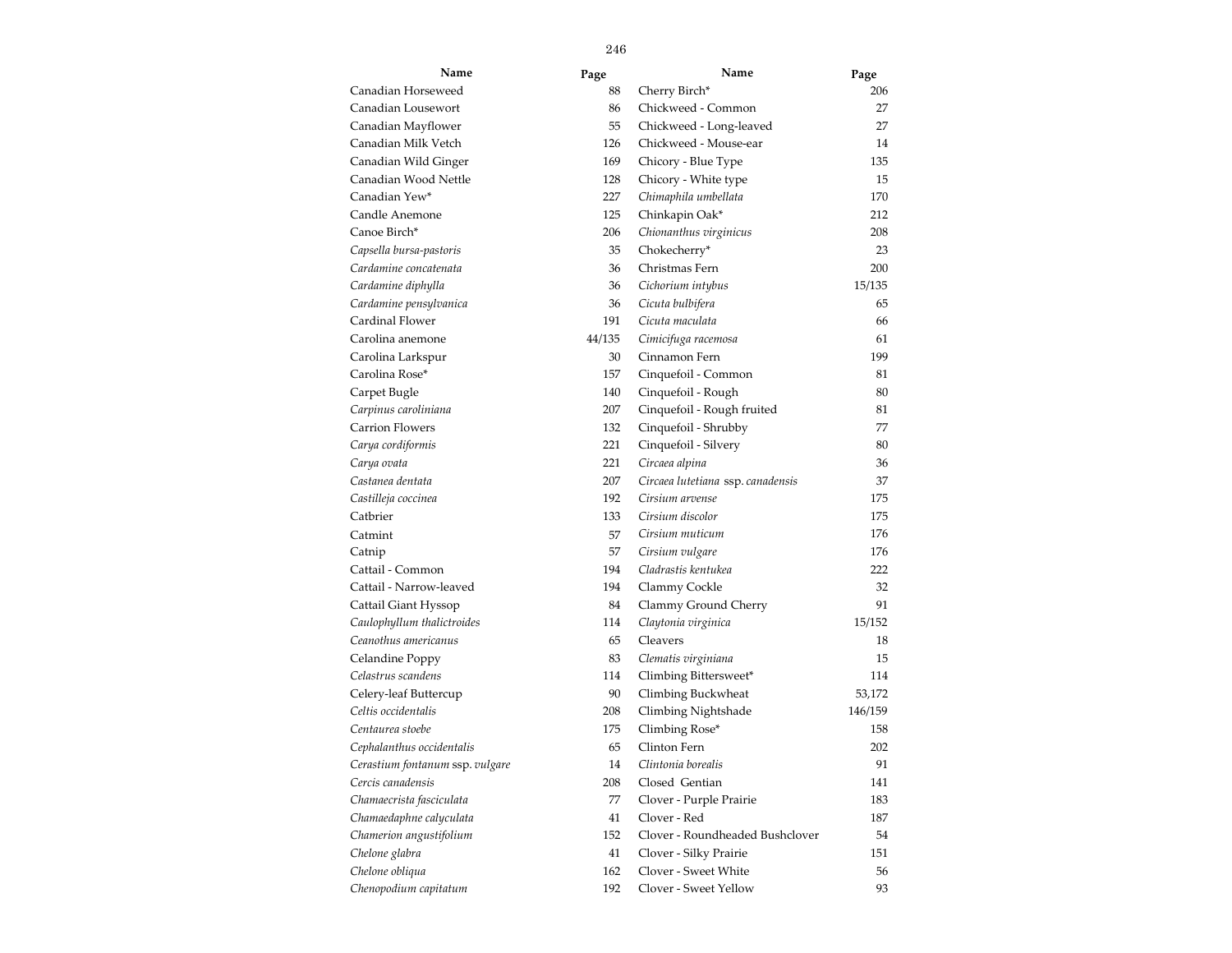| Name                         | Page    | Name                            | Page   |
|------------------------------|---------|---------------------------------|--------|
| Clover - White               | 74      | Conyza canadensis               | 88     |
| Clover - White Prairie       | 51      | Coptis trifolia                 | 15     |
| Clustered Bellflower         | 144     | Coralberry*                     | 40/171 |
| Coeloglossum viride          | 117     | Corallorhiza maculata           | 163    |
| Columbine                    | 191     | Corallorhiza striata            | 188    |
| Collinsia verna              | 147     | Corallorhiza trifida            | 88     |
| Comandra umbellata           | 37      | Coreopsis lanceolata            | 95     |
| Comarum palustre             | 152     | Coreopsis palmata               | 95     |
| Comfrey                      | 169     | Cork Elm <sup>*</sup>           | 214    |
| Common Blue Violet           | 138     | Cornus alternifolia             | 66     |
| Common Blue Wood Aster       | 149     | Cornus canadensis               | 16     |
| Common Buckthorn*            | 123     | Cornus obliqua                  | 66     |
| Common Bugle                 | 140     | Cornus racemosa                 | 67     |
| <b>Common Carrion Flower</b> | 132     | Cornus rugosa                   | 67     |
| Common Cattail               | 194     | Cornus sericea                  | 67     |
| Common Chickweed             | 27      | Coronilla varia                 | 172    |
| Common Cinquefoil            | 81      | Corydalis sempervirens          | 163    |
| Common Dandelion             | 110     | Corydalis solida                | 163    |
| Common Dodder                | 121/192 | Corylus americana               | 127    |
| Common Duckweed              | 134     | Corylus cornuta                 | 127    |
| Common Evening Primrose      | 85      | Cottonwood*                     | 210    |
| Common Fleabane              | 46      | Cow Parsnip                     | 69     |
| Common Goldstar              | 78      | Cowslip                         | 77     |
| Common Greenbrier            | 133     | Cranberry - European*           | 76     |
| Common Hops                  | 133,134 | Cranberry - Highbush*           | 75     |
| Common Milkweed              | 186     | Crataegus chrysocarpa           | 209    |
| Common Moonseed              | 38      | Cream Pea                       | 44     |
| Common Mullein               | 111     | Creeping Bugle                  | 140    |
| Common Periwinkle            | 136     | Creeping Charlie                | 142    |
| Common Plantain              | 129     | Creeping Jenny                  | 79     |
| Common Polypody              | 203     | Creeping Snowberry              | 38     |
| Common Ragweed               | 121     | Creeping Spearwort              | 82     |
| Common Thorn Apple           | 29      | Crepis tectorum                 | 96     |
| Common Yellow Oxalis         | 80      | Crested Shield Fern             | 197    |
| Compass Plant                | 104     | Crested Wood Fern (Shield Fern) | 197    |
| Comptonia peregrina          | 126/192 | Crinkleroot                     | 36     |
| Coneflower - Gray-headed     | 102     | Cross-leaf Milkwort             | 184    |
| Coneflower - Green Headed    | 103     | Crotalaria sagittalis           | 93     |
| Coneflower - Long-headed     | 102     | Crown Vetch                     | 172    |
| Coneflower - Narrow-leaf     | 180     | Cryptotaenia canadensis         | 68     |
| Coneflower - Pale Purple     | 180     | Culver's Root                   | 59     |
| Coneflower - Purple          | 180     | Cup Plant                       | 105    |
| Coneflower-Thin-leaved       | 103     | Curly Dock                      | 134    |
| Confederate Violet           | 138     | Curlycup Gumweed                | 97     |
| Convallaria majalis          | 37      | Currant - American Black*       | 119    |
| Convolvulus arvensis         | 29      | Currant - Garden Red*           | 120    |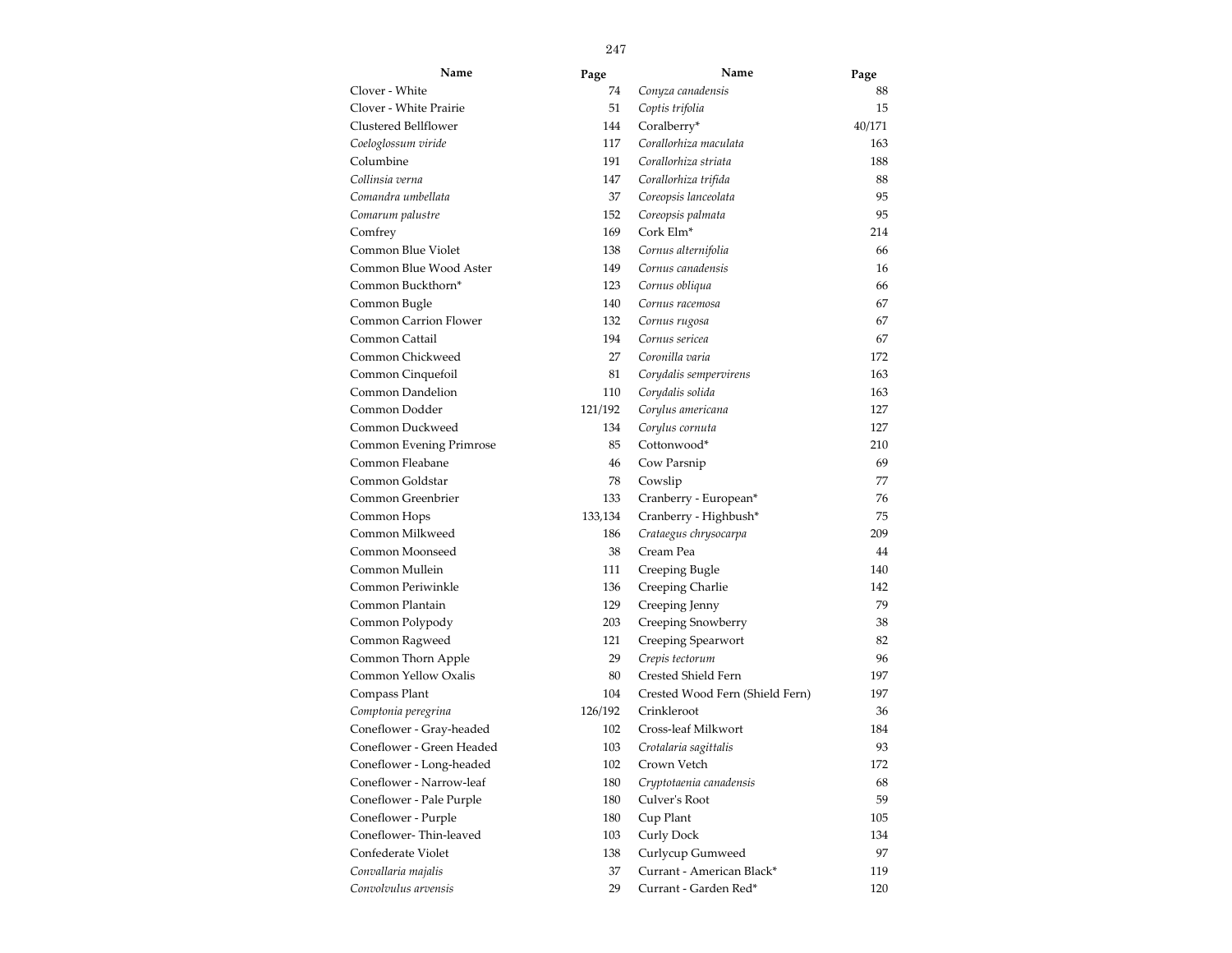| Name                                 | Page    | Name                       | Page    |
|--------------------------------------|---------|----------------------------|---------|
| <b>Cursed Crowfoot</b>               | 90      | Dogwood - Pagoda*          | 66      |
| Cuscuta gronovii                     | 121/192 | Dogwood - Pale*            | 66      |
| Cylindrical Blazing Star             | 177     | Dogwood - Redosier*        | 67      |
| Cypripedium acaule                   | 163     | Dogwood - Round-leaved*    | 67      |
| Cypripedium arietinum                | 163     | Dortman's Cardinalflower   | 30      |
| Cypripedium candidum                 | 42      | Dotted Bee-balm            | 181     |
| Cypripedium parviflorum v makasin    | 83      | Dotted Blazing Star        | 177     |
| Cypripedium parviflorum v pubescens  | 83      | Dotted Gayfeather          | 177     |
| Cypripedium reginae                  | 164     | Dotted Horsemint           | 181     |
| Cystopteris bulbifera                | 195     | Dotted Smartweed           | 58      |
| Cystopteris fragilis                 | 196     | Downy Agrimony             | 86      |
| Dalea candida                        | 51      | Downy Arrowwood*           | 76      |
| Dalea purpurea                       | 183     | Downy Gentian              | 141     |
| Dalea villosa var. villosa           | 151     | Downy Juneberry*           | 11      |
| Dame's Rocket - pink                 | 153     | Downy Phlox                | 155     |
| Dame's Rocket - white                | 20      | Downy Prairie Clover       | 151     |
| Dasiphora fruticosa                  | 77      | Downy Rattlesnake Plantain | 53      |
| Datura stramonium                    | 29      | Downy Wood Mint            | 140/162 |
| Daucus carota                        | 68      | Downy Yellow Violet        | 83      |
| Delphinium carolinianumssp virescens | 30      | Dragon-root                | 116     |
| Delphinium exaltatum - blue          | 141     | Dragon's-mouth             | 161     |
| Delphinium exaltatum - white         | 30      | Drosera anglica            | 51      |
| Dennstaedtia punctilobula            | 202     | Drosera intermedia         | 52      |
| Dense Blazing Star                   | 178     | Drosera rotundifolia       | 52      |
| Deparia acrostichoides               | 196     | Drumheads                  | 184     |
| Desmodium canadense                  | 172     | Drymocallis arguta         | 16      |
| Desmodium glutinosum                 | 172     | Dryopteris carthusiana     | 196     |
| Devil's Beggartick                   | 95      | Dryopteris clintoniana     | 202     |
| Dewberry*                            | 24      | Dryopteris cristata        | 197     |
| Dicentra canadensis                  | 42      | Dryopteris expansa         | 202     |
| Dicentra cucullaria                  | 42      | Dryopteris filix-mas       | 197     |
| Diervilla lonicera - pink            | 164     | Dryopteris goldiana        | 197     |
| Diervilla lonicera - yellow          | 85      | Dryopteris marginalis      | 198     |
| Digitalis lanata                     | 164     | Dutchman's Breeches        | 42      |
| Dioscorea villosa                    | 51/122  | Dwarf Birch*               | 207     |
| Diplazium pycnocarpon                | 202     | Dwarf Blazing Star         | 177     |
| Dirca palustris                      | 88      | Dwarf Crested Iris         | 138     |
| Ditch Crowfoot                       | 90      | Dwarf Elm <sup>*</sup>     | 213     |
| Ditch Stonecrop                      | 123     | Dwarf False Indigo         | 182     |
| Dodder                               | 121     | Dwarf Red Blackberry*      | 25      |
| Dodecatheon meadia                   | 16/153  | Dwarf Red Raspberry*       | 25      |
| Doellingeria umbellata var. pubens   | 45      | Early Coralroot            | 88      |
| Dog Fennel                           | 44      | Early Goldenrod            | 107     |
| Dogbane                              | 34      | Early Meadow-rue           | 124     |
| Dogtooth Violet                      | 84      | Eastern Arborvitae*        | 229     |
| Dogwood - Gray*                      | 67      | Eastern Bluestar           | 135     |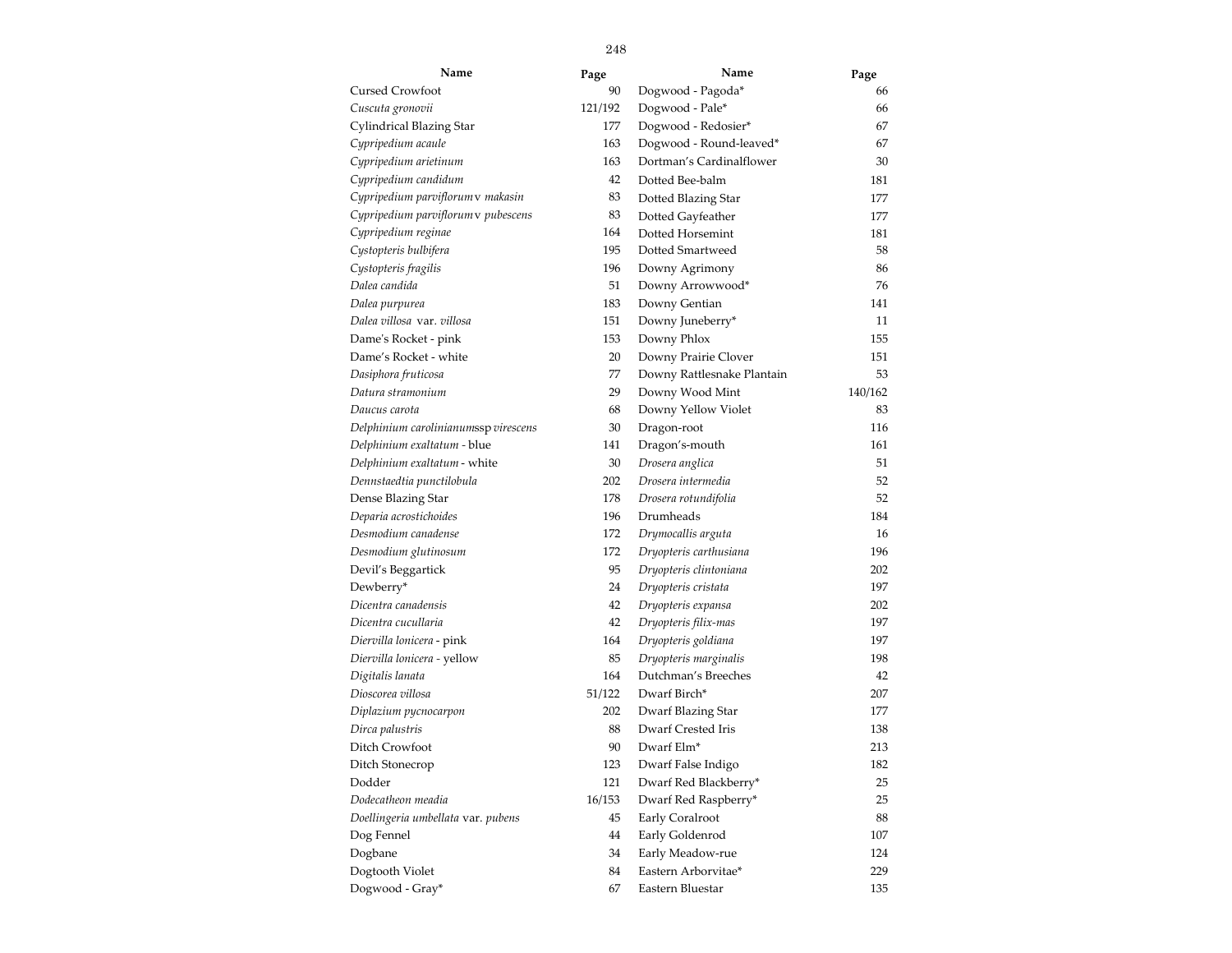| Name                           | Page      | Name                        | Page    |
|--------------------------------|-----------|-----------------------------|---------|
| Eastern Daisy Fleabane         | 45        | European Cranberry*         | 76      |
| Eastern Hemlock*               | 227       | European Mountain Ash*      | 224     |
| Eastern Leatherwood*           | 88        | Eurybia divaricata          | 46      |
| Eastern Prickly Gooseberry*    | 120       | Eurybia macrophylla - blue  | 148     |
| Eastern Purple Coneflower      | 180       | Eurybia macrophylla - white | 47      |
| Eastern Redbud*                | 208       | Euthamia graminifolia       | 96      |
| Eastern Redcedar*              | 229       | Eutrochium maculatum        | 186     |
| Eastern Swamp Saxifrage        | 128       | Eutrochium purpureum        | 187     |
| Eastern Teaberry               | 42        | <b>Evening Primrose</b>     | 85      |
| Eastern Wahoo*                 | 153       | <b>Everlasting Pea</b>      | 173     |
| Eastern Waterleaf              | 142       | Eyebright                   | 38      |
| Eastern White Pine*            | 228       | Fagus grandifolia           | 209     |
| Ebony Spleenwort               | 201       | Fairy Slipper Orchid        | 162     |
| Echinacea angustifolia         | 180       | Fallopia cilinodis          | 52      |
| Echinacea pallida              | 180       | Fallopia convolvulus        | 53/172  |
| Echinacea purpurea             | 180       | Fallopia japonica           | 53      |
| Echinocystis lobata            | 52        | False Acacia*               | 224     |
| Edible Valerian                | 59        | False Aster                 | 45      |
| Elderberries                   | 72,73,184 | False Blue Indigo           | 147     |
| Elecampane                     | 100       | <b>False Boneset</b>        | 65      |
| Elm-leaved Goldenrod           | 109       | False Dragonhead            | 32,167  |
| Enchanter's Nightshade         | 37        | False Lily of the Valley    | 55      |
| Enemion biternatum             | 16        | False Rue Anemone           | 16      |
| English Sundew                 | 51        | False Solomon's Seal        | 55      |
| Epigaea repens                 | 16        | False White Indigo          | 43      |
| Epilobium coloratum            | 141/164   | Fanweed                     | 40      |
| Epipactis helleborine          | 165       | Fen Grass of Parnassus      | 22      |
| Equisetum arvense              | 127/193   | Feverfew                    | 50      |
| Equisetum fluviatile           | 128/194   | Few-leaved Sunflower        | 98      |
| Erechtites hieraciifolius      | 88        | Field Bindweed              | 29      |
| Erect Carrion Flower (Upright) | 132       | Field Horsetail             | 127/193 |
| Erigeron annuus                | 45        | <b>Field Pennycress</b>     | 40      |
| Erigeron philadelphicus        | 46        | <b>Field Pussytoes</b>      | 63      |
| Erigeron strigosus             | 46        | Field Sage-wort             | 126     |
| Eryngium yuccifolium           | 68/132    | <b>Field Sow Thistle</b>    | 109     |
| Erysimum asperum               | 89        | Filipendula rubra           | 187     |
| Erythronium albidum            | 17        | Filipendula ulmaria         | 69      |
| Erythronium americanum         | 84        | Fire Pink                   | 189     |
| Erythronium propullans         | 165       | Fireweed                    | 152     |
| Euonymus atropurpureus         | 153       | Fireweed (Burnweed)         | 88      |
| Euonymus obovatus              | 114       | Flame Azalea*               | 191     |
| Eupatorium perfoliatum         | 68        | Flat-topped Aster           | 45      |
| Euphorbia corollata            | 17        | Flat-topped Goldenrod       | 96      |
| Euphorbia cyathophora          | 165       | Fleabane - Annual Daisy     | 45      |
| Euphorbia virgata (old esula)  | 115       | Fleabane - Lesser Daisy     | 46      |
| European Bellflower            | 145       | Fleabane - Philadelphia     | 46      |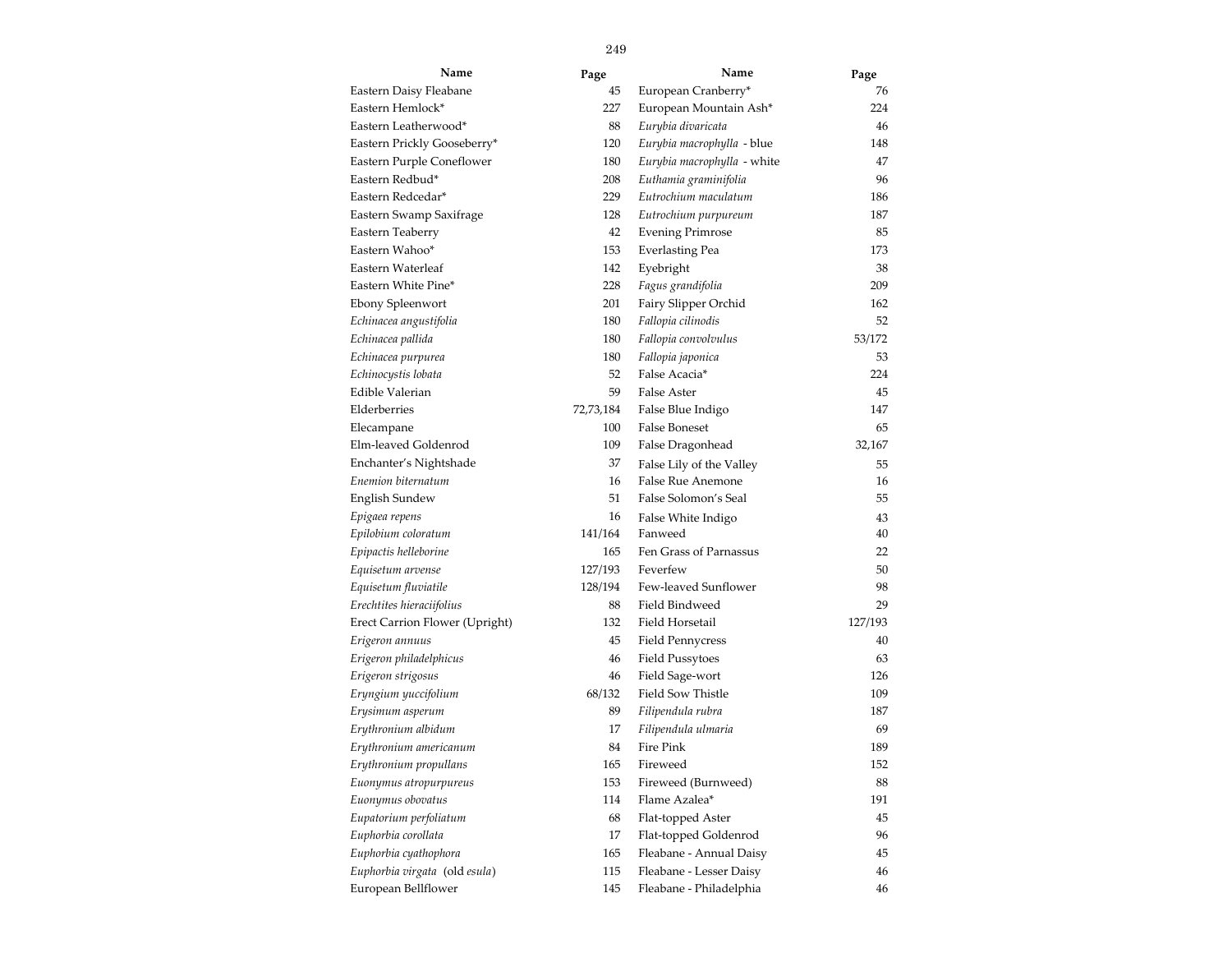| Name                    | Page   | Name                              | Page |
|-------------------------|--------|-----------------------------------|------|
| Flowering Raspberry     | 25     | Gaura biennis                     | 19   |
| <b>Flowering Spurge</b> | 17     | Gayfeathers - see Blazing Stars   | 176  |
| Foamflower              | 40     | Gaywings                          | 168  |
| Foamy Bells             | 183    | Gentian - Closed (Blue Bottle)    | 141  |
| Fool's Parsley          | 61     | Gentian - Downy                   | 141  |
| Forget-me-not           | 136    | Gentian - Fringed                 | 142  |
| Four-flower Loosestrife | 79     | Gentian - Lesser Fringed          | 142  |
| Foxglove Beardtongue    | 31     | Gentian - Plain (Yellowish)       | 42   |
| Fragaria vesca          | 17     | Gentiana alba                     | 42   |
| Fragaria virginiana     | 17     | Gentiana andrewsii                | 141  |
| Fragile Bladder Fern    | 196    | Gentiana clausa                   | 141  |
| Fragrant Bedstraw       | 19     | Gentiana flavida                  | 42   |
| Fragrant False Indigo   | 182    | Gentiana puberulenta              | 141  |
| Fragrant Sumac          | 129    | Gentianella quinquefolia          | 142  |
| Frangula alnus          | 122    | Gentianopsis crinita              | 142  |
| Fraxinus americana      | 222    | Gentianopsis virgata var. virgata | 142  |
| Fraxinus nigra          | 222    | Geranium maculatum                | 153  |
| Fraxinus pennsylvanica  | 223    | Geum aleppicum                    | 78   |
| Fringe Tree*            | 208    | Geum canadense                    | 19   |
| Fringed Black Bindweed  | 52     | Geum macrophyllum                 | 78   |
| Fringed Gentian         | 142    | Geum rivale                       | 170  |
| Fringed Loosestrife     | 79     | Geum triflorum                    | 192  |
| Fringed Polygala        | 168    | Giant Goldenrod                   | 106  |
| Fringeleaf Wild Petunia | 144    | Giant Ragweed                     | 121  |
| Frost Grape*            | 131    | <b>Giant Sunflower</b>            | 97   |
| Fumewort                | 163    | Ginseng - American                | 71   |
| Gaillardia aristata     | 96     | Glade Fern                        | 202  |
| Galax                   | 53     | Glade Mallow                      | 70   |
| Galax urceolata         | 53     | Glechoma hederacea                | 142  |
| Galearis spectabilis    | 37/165 | Glossy Buckthorn*                 | 122  |
| Galinsoga quadriradiata | 47     | Glossy Leaf Aster                 | 49   |
| Galium aparine          | 18     | Goat's Rue                        | 94   |
| Galium asprellum        | 18     | Golden Alexanders                 | 113  |
| Galium boreale          | 18     | Golden Ragwort                    | 101  |
| Galium concinnum        | 18     | Golden Zizia                      | 113  |
| Galium trifidum         | 19     | Goldenrod - Early                 | 107  |
| Galium triflorum        | 19     | Goldenrod - Elm-leaved            | 109  |
| Garden Currant*         | 120    | Goldenrod - Giant                 | 107  |
| Garden Monkshood        | 139    | Goldenrod - Grass-leaved          | 96   |
| Garden Phlox - pink     | 155    | Goldenrod - Gray                  | 107  |
| Garden Phlox - white    | 71     | Goldenrod - Late                  | 106  |
| Garden Valerian         | 74     | Goldenrod - Missouri              | 107  |
| Garlic Mustard          | 34     | Goldenrod - Northern Bog          | 108  |
| Gaultheria hispidula    | 38     | Goldenrod - Old Field             | 107  |
| Gaultheria procumbens   | 42     | Goldenrod - Riddell's             | 108  |
| Gaura (Biennial)        | 19     | Goldenrod - Showy                 | 108  |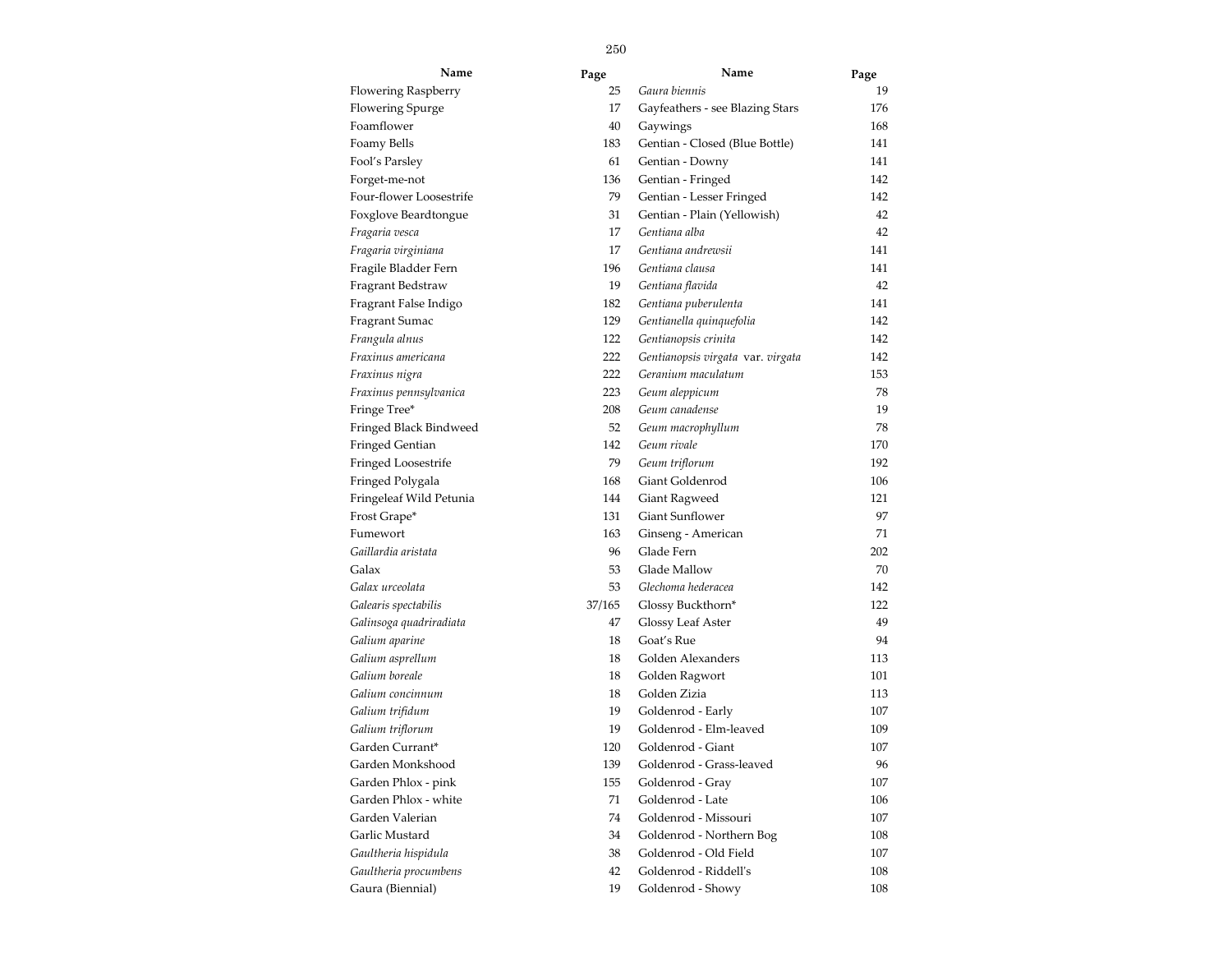| Name                          | Page    | Name                                 | Page |
|-------------------------------|---------|--------------------------------------|------|
| Goldenrod - Stiff             | 108     | Hamamelis virginiana                 | 113  |
| Goldenrod - Tall              | 106     | Hard Maple*                          | 216  |
| Goldenrod - Wreath            | 106     | Harebell                             | 145  |
| Goldenrod - Zigzag            | 106     | Hawkweed - Rough (Canada)            | 100  |
| Goldenseal                    | 134     | Hawthorn*                            | 209  |
| Goldie's Wood Fern            | 197     | Hay-scented Fern                     | 202  |
| Goodyera pubescens            | 53      | Hazelnut*                            | 127  |
| Goodyera repens               | 53      | Heal-all                             | 184  |
| Gooseberry - Eastern Prickly* | 120     | Heart-leaved Aster - blue            | 149  |
| Gooseberry - Missouri*        | 92,120  | Heart-leaved Aster - white           | 48   |
| Grape Woodbine (Woodbine)     | 115     | Heart-leaved Four O'clock            | 154  |
| Grass-leaved Goldenrod        | 96      | Heartleaf Foamflower                 | 40   |
| Gray Dogwood                  | 67      | Heartleaf Four O'clock               | 154  |
| Gray Goldenrod                | 107     | Heartleaf Twayblade                  | 117  |
| Gray-headed Coneflower        | 102     | Hearts-ease                          | 183  |
| Great Angelica                | 62      | Hedge Bindweed                       | 29   |
| Great Blue Lobelia            | 143     | Hedyotis longifolia                  | 38   |
| Great Indian Plantain         | 64      | Helenium autumnale                   | 97   |
| Great Plains Fringed Gentian  | 142     | Helianthus giganteus                 | 97   |
| Great Ragweed                 | 121     | Helianthus hirsutus                  | 98   |
| Great Solomon's Seal          | 119     | Helianthus occidentalis              | 98   |
| Grecian Foxglove              | 164     | Helianthus pauciflorus               | 98   |
| Greek Valerian                | 143     | Helianthus strumosus                 | 99   |
| Green Adder's Mouth           | 117     | Helianthus tuberosus                 | 99   |
| Green Ash*                    | 223     | Heliopsis helianthoides var. scraba  | 99   |
| Green Dragon                  | 116     | Helleborine                          | 165  |
| Green Fringed Orchid          | 119     | <b>Helmet Flower</b>                 | 139  |
| Green-briers                  | 133     | Hemerocallis fulva                   | 189  |
| Green-headed Coneflower       | 103     | Hemerocallis lilioasphodelus         | 84   |
| Grindelia squarrosa           | 97      | Hemlock Spruce*                      | 227  |
| Grooved Agrimony              | 87      | Henbit Deadnettle                    | 165  |
| <b>Ground Cherries</b>        | 91-92   | Hepatica - Round-lobed               | 12   |
| Ground Ivy                    | 142     | Hepatica - Sharp-lobed               | 12   |
| Groundnut                     | 182     | Hepatica - Sharp-lobed - blue        | 135  |
| Gymnocarpium dryopteris       | 202     | Hepatica - Sharp-lobed - pink        | 152  |
| Gymnocladus dioicus           | 225     | Heracleum maximum                    | 69   |
| Hackberry*                    | 208     | Hesperis matronalis - pink           | 153  |
| Hackelia virginiana           | 54      | Hesperis matronalis - white          | 20   |
| Hairy False Golden-aster      | 100     | Heterotheca villosa                  | 100  |
| Hairy Golden-aster            | 100     | Heuchera americana v. hirsuticaulius | 116  |
| Hairy Ruellia                 | 144     | Heuchera richardsonii                | 117  |
| Hairy Sunflower               | 98      | Hibiscus laevis                      | 30   |
| Hairy Sweet Cicely            | 70      | Hieracium aurantiacum                | 193  |
| Hairy Vetch                   | 148     | Hieracium umbellatum                 | 100  |
| Hairy Wood Mint               | 140/162 | Highbush Cranberry*                  | 75   |
| Halberdleaf Rosemallow        | 30      | Hill's Oak*                          | 218  |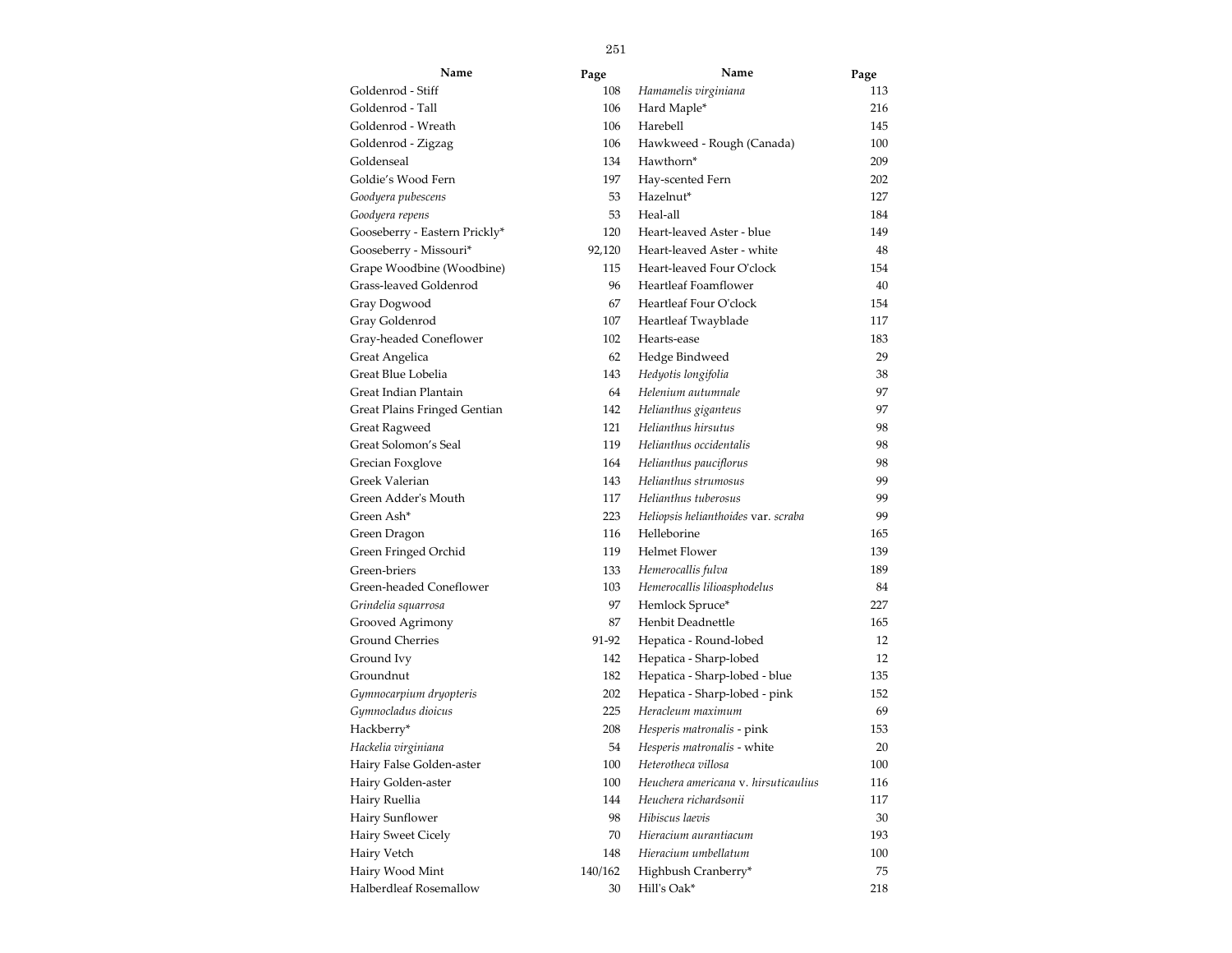| Name                        | Page      | Name                       | Page      |
|-----------------------------|-----------|----------------------------|-----------|
| Hispid Buttercup            | 82        | Jack-go-to-bed-at-noon     | 110       |
| Hoary Alyssum               | 34        | Jack-in-the-pulpit         | 116       |
| Hoary Puccoon               | 85        | Jacob's-ladder             | 143       |
| Hoary Vervain               | 185       | Japanese Hedge Parsley     | 73        |
| Hoary Wood Mint             | 140/162   | Japanese Knotweed          | 53        |
| Hog Peanut                  | 43/147    | Jeffersonia diphylla       | 20        |
| Honewort                    | 68        | Jerusalem Artichoke        | 99        |
| <b>Hooded Coralroot</b>     | 188       | Jewelweed - Pale           | 85        |
| Hooded Lady's-tresses       | 59        | Jewelweed - Spotted        | 85        |
| Hooked Crowfoot             | 90        | Jimsonweed                 | 29        |
| Hooker's Orchid             | 118       | Joe-Pye Weed - Spotted     | 186       |
| Hop Tree*                   | 220       | Joe-Pye Weed - Sweet       | 187       |
| Hophornbeam*                | 209       | Juglans cinerea            | 223       |
| Horse Gentian               | 191       | Juglans nigra              | 223       |
| Horseflyweed                | 93        | Juneberries*               | 11        |
| Horseheal                   | 100       | Juniperus virginiana       | 229       |
| Horsemint - Dotted          | 181       | Kalmia latifolia           | 69        |
| Houstonia longifolia        | 38,78     | Kentucky Coffeetree*       | 225       |
| Humulus lupulus             | 133       | Kidney-leaved Violet       | 29        |
| Huron Green Orchid          | 118       | Kidneyleaf Buttercup       | 89        |
| Hydrastis canadensis        | 134       | Kinnickinick               | 41        |
| Hydrophyllum virginianum    | 142       | Kitten Tails               | 111       |
| Hylotelephium telephium     | 187       | Labrador Tea*              | 72        |
| Hypericum perforatum        | 78        | Lactuca biennis            | 146       |
| Hypericum pyramidatum       | 78        | Lactuca canadensis         | 101       |
| Hypoxis hirsuta             | 78        | Lactuca serriola           | 101       |
| Hyssop - Blue Giant         | 139       | Lady Fern                  | 195       |
| Hyssop - Purple Giant       | 139       | Lady Slippers              | 42,83,163 |
| Hyssop - Yellow             | 84        | Lady's-tresses             | 59        |
| Ilex verticillata           | 20        | Lamium amplexicaule        | 165       |
| Illinois Rose*              | 158       | Lance-leaf Tickseed        | 95        |
| Impatiens capensis          | 85        | Lance-leaved Violet        | 28        |
| Impatiens pallida           | 85        | Lanceleaf Figwort          | 168       |
| Indian Hemp                 | 34        | Laportea canadensis        | 128       |
| Indian Paintbrush - Scarlet | 192       | Larch <sup>*</sup>         | 227       |
| <b>Indian Pipe</b>          | 43/192    | Large Twayblade            | 166       |
| Indigos                     | 43,93,147 | Large-flowered Beardtongue | 166       |
| Interrupted Fern            | 199       | Large-flowered Bellwort    | 93        |
| Inula helenium              | 100       | Large-headed Blazing Star  | 177       |
| Iris cristata               | 138       | Large-leaf Avens           | 78        |
| Iris pseudacorus            | 84        | Large-leaved Aster         | 148       |
| Iris versicolor             | 138       | Large-toothed Aspen*       | 210       |
| Ironweed                    | 188       | Larix laricina             | 227       |
| Ironwood*                   | 209       | Larkspur Violet            | 137       |
| Ivy - Ground Ivy            | 142       | Late Goldenrod             | 106       |
| Jack Pine*                  | 228       | Late Horse Gentian         | 191       |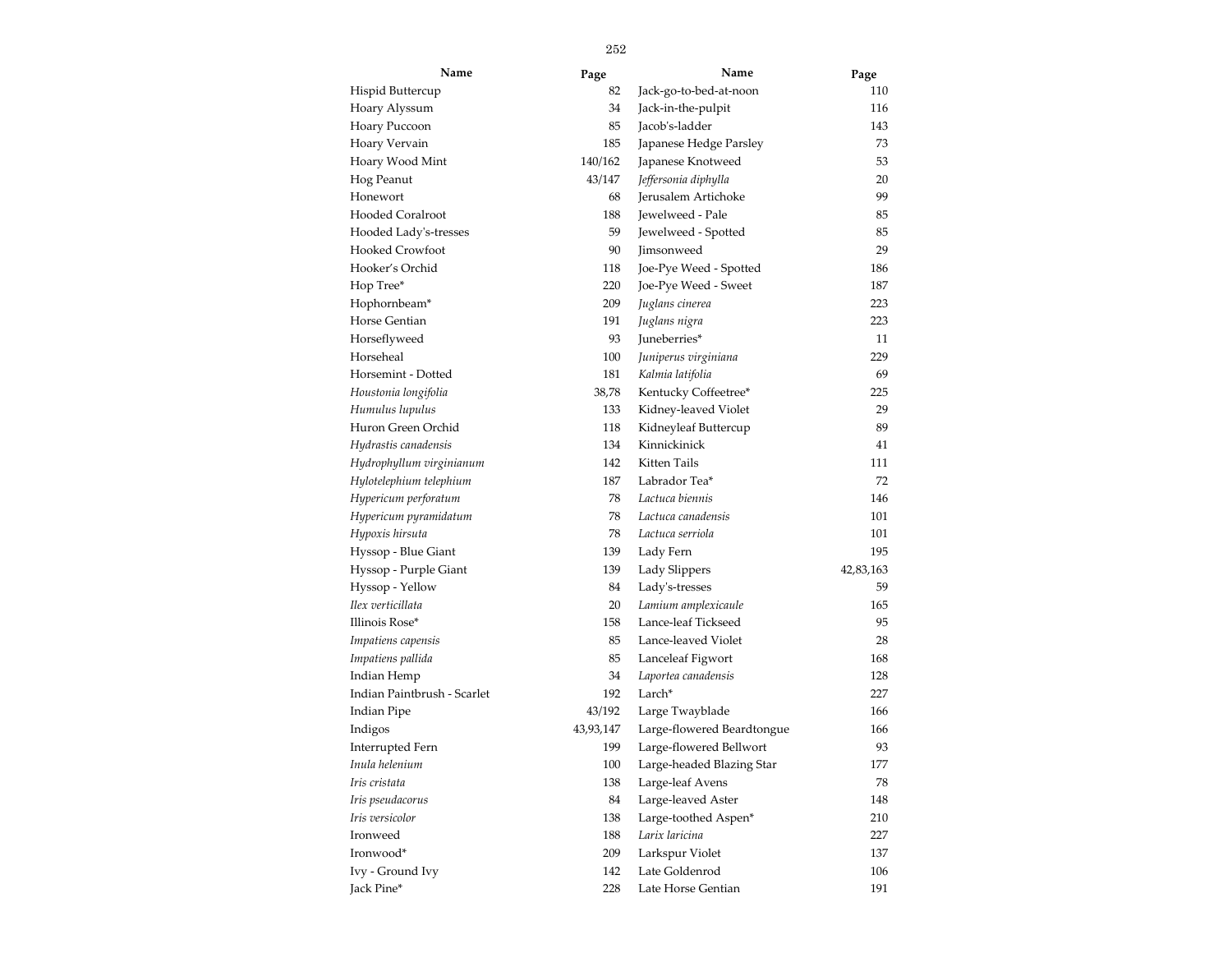| Name                                | Page    | Name                      | Page   |
|-------------------------------------|---------|---------------------------|--------|
| Lathyrus latifolius                 | 173     | Liparis loeselii          | 91     |
| Lathyrus ochroleucus                | 44      | Listera auriculata        | 117    |
| Lathyrus palustris                  | 173     | Listera convallarioides   | 117    |
| Lathyrus venosus                    | 173     | Listera cordata           | 117    |
| Lawn Prunella                       | 184     | Lithospermum canescens    | 85     |
| Leadplant                           | 151/182 | Lithospermum incisum      | 85     |
| Leafy Green Orchis                  | 117     | Littleleaf Buttercup      | 89     |
| Leafy Spurge                        | 115     | Live Forever              | 187    |
| Leatherleaf                         | 41      | Liver-leaf Wintergreen    | 168    |
| Lemna minor                         | 134     | Lobelia - Cardinal Flower | 191    |
| Leonurus cardiaca                   | 54/181  | Lobelia - Dortman's       | 30     |
| Lepidium densiflorum                | 122     | Lobelia - Great Blue      | 143    |
| Lespedeza capitata                  | 54      | Lobelia - Pale Spike      | 31     |
| Lesser Burdock                      | 171     | Lobelia - Water           | 30     |
| Lesser Duckweed                     | 134     | Lobelia cardinalis        | 191    |
| Lesser Fringed Gentian              | 142     | Lobelia dortmanna         | 30     |
| Lesser Rattlesnake Plantain         | 53      | Lobelia siphilitica       | 143    |
| Leucanthemum vulgare                | 47      | Lobelia spicata           | 31     |
| Liatris aspera                      | 176     | Loesel's Twayblade        | 91     |
| Liatris cylindracea                 | 177     | Long Beech Fern           | 203    |
| Liatris ligulistylis                | 177     | Long-headed Coneflower    | 102    |
| Liatris pilosa                      | 177     | Long-leaved Bluet         | 38     |
| Liatris punctata                    | 177     | Long-leaved Chickweed     | 27     |
| Liatris pycnostachya                | 177     | Long-styled Sweet Cicely  | 71     |
| Liatris scariosa var. novae-angliae | 178     | Longbract Frog Orchid     | 117    |
| Liatris spicata                     | 178     | Longbract Wild Indigo     | 44     |
| Liatris squarrosa                   | 178     | Longleaf Ground Cherry    | 92     |
| Lilac Penstemon                     | 166     | Lonicera dioica           | 166    |
| Lilium canadense                    | 84      | Lonicera tatarica         | 31     |
| Lilium michiganense                 | 190     | Loosescale Gayfeather     | 178    |
| Lilium philadelphicum               | 190     | Loosestrife - Four-flower | 79     |
| Lilium superbum                     | 190     | Loosestrife - Fringed     | 79     |
| Lily - Blackberry                   | 189     | Loosestrife - Purple      | 154    |
| Lily - Canada                       | 84      | Loosestrife - Tufted      | 111    |
| Lily - Michigan                     | 190     | Loosestrife - Whorled     | 79     |
| Lily - Orange Day Lily              | 189     | Loosestrife - Yellow      | 80     |
| Lily - Turk's-cap                   | 190     | Lopseed                   | 32/167 |
| Lily - Wood                         | 190     | Lotus corniculatus        | 91     |
| Lily - Yellow Day Lily              | 84      | Lupinus perennis          | 147    |
| Lily of the Valley                  | 37      | Lycopus americanus        | 55     |
| Limber Honeysuckle*                 | 166     | Lycopus uniflorus         | 55     |
| Linaria vulgaris                    | 91      | Lysimachia borealis       | 20     |
| Lingonberry*                        | 43      | Lysimachia ciliata        | 79     |
| Linnaea borealis ssp. americana     | 30/166  | Lysimachia nummularia     | 79     |
| Lion's Foot                         | 168     | Lysimachia quadriflora    | 79     |
| Liparis liliifolia                  | 166     | Lysimachia quadrifolia    | 79     |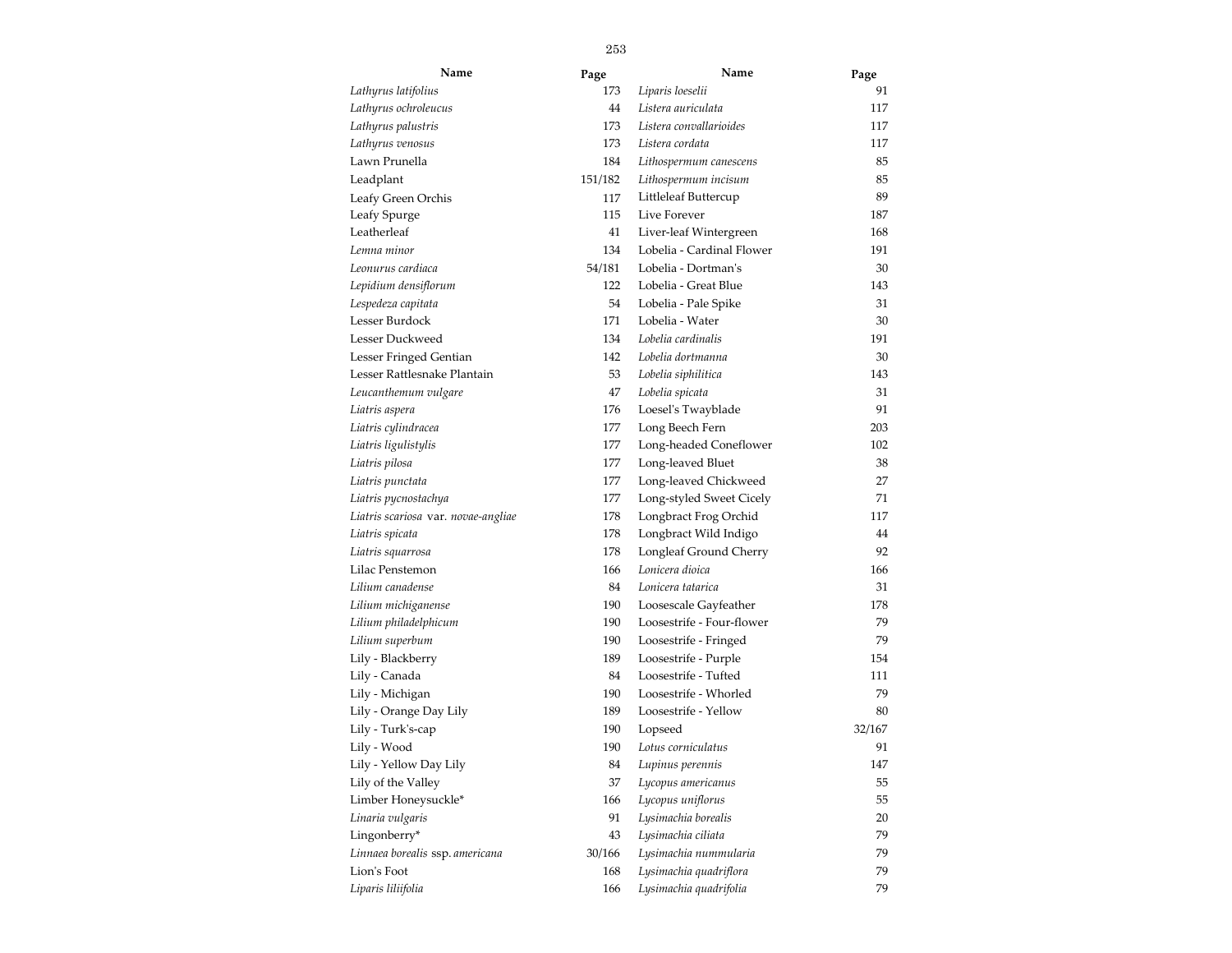| Name                      | Page   | Name                        | Page    |  |
|---------------------------|--------|-----------------------------|---------|--|
| Lysimachia terrestris     | 80     | Milkweed - Poke             | 64      |  |
| Lysimachia thyrsiflora    | 111    | Milkweed - Swamp            | 186     |  |
| Lythrum alatum            | 154    | Milkweed - Whorled          | 64      |  |
| Lythrum salicaria         | 154    | Mimulus ringensvar. ringens | 143/166 |  |
| Macloskey's Violet        | 28     | Minnesota Dwarf Troutlily   | 165     |  |
| Mad-dog Skullcap          | 144    | Mirabilis nyctaginea        | 154     |  |
| Maianthemum canadense     | 55     | Missouri Goldenrod          | 107     |  |
| Maianthemum racemosum     | 55     | Missouri Gooseberry*        | 92/120  |  |
| Maianthemum stellatum     | 56     | Mitchella repens            | 21      |  |
| Maidenhair Spleenwort     | 201    | Mitella diphylla            | 38      |  |
| Malaxis unifolia          | 117    | Miterwort                   | 38      |  |
| Male Fern                 | 197    | Moccasin Flower             | 163     |  |
| Maltese Cross             | 189    | Mock Orange*                | 22      |  |
| Many Flowered Aster       | 48     | Moehringia lateriflora      | 21      |  |
| Marginal Wood Fern        | 198    | Monarda fistulosa           | 178     |  |
| Marsh Bellflower          | 35     | Monarda media               | 179     |  |
| Marsh Blue Violet         | 137    | Monarda punctata            | 181     |  |
| Marsh Cinquefoil          | 152    | Moneses uniflora            | 21      |  |
| Marsh Fern                | 200    | Moneywort                   | 79      |  |
| Marsh Hedgenettle         | 182    | Monkey Flower               | 143/166 |  |
| Marsh Marigold            | 77     | Monotropa uniflora          | 43/192  |  |
| Marsh Pea                 | 173    | Moonseed                    | 38      |  |
| Marsh Skullcap            | 144    | Moosewood*                  | 215     |  |
| Marsh St. Johnswort       | 169    | Motherwort                  | 54/181  |  |
| Marsh Vetchling           | 173    | Mountain Cranberry*         | 43      |  |
| Matteuccia struthiopteris | 198    | Mountain Laurel*            | 69      |  |
| Mayapple                  | 22     | Mountain Maple*             | 217     |  |
| Meadow Evening Primrose   | 86     | Mountain Mint               | 72      |  |
| Meadow Goatsbeard         | 110    | Mountain Woodsorrel         | 22/155  |  |
| Meadow-fern (Sweet Gale)  | 128    | Mouse-ear Chickweed         | 14      |  |
| Meadowsweet*              | 73     | Mullein                     | 111     |  |
| Medicago lupulina         | 112    | Muscle-wood*                | 207     |  |
| Melilotus alba            | 56     | Myosotis scorpioides        | 136     |  |
| Melilotus officinalis     | 93     | Myrica gale                 | 128     |  |
| Menispermum canadense     | 38     | Myrrhis odorata             | 70      |  |
| Mentha aquatica-spicata   | 56     | Nannyberry*                 | 75      |  |
| Mentha arvensis           | 57/181 | Napaea dioica               | 70      |  |
| Mentha x piperita         | 56     | Narrow Beech Fern           | 203     |  |
| Menyanthes trifoliata     | 21     | Narrow-leaf Blue-eyed Grass | 136     |  |
| Merrybells                | 93     | Narrow-leaf Coneflower      | 180     |  |
| Mertensia virginica       | 143    | Narrow-leaved Cattail       | 194     |  |
| Michigan Lily             | 190    | Narrow-leaved Puccoon       | 85      |  |
| Micranthes pensylvanica   | 128    | Narrow-leaved Spleenwort    | 202     |  |
| Milkvetch - Canada        | 126    | Narrow-leaved Sundew        | 52      |  |
| Milkweed - Butterfly weed | 194    | Narrowleaf Hawksbeard       | 96      |  |
| Milkweed - Common         | 186    | Narrowleaf Evening Primrose | 86      |  |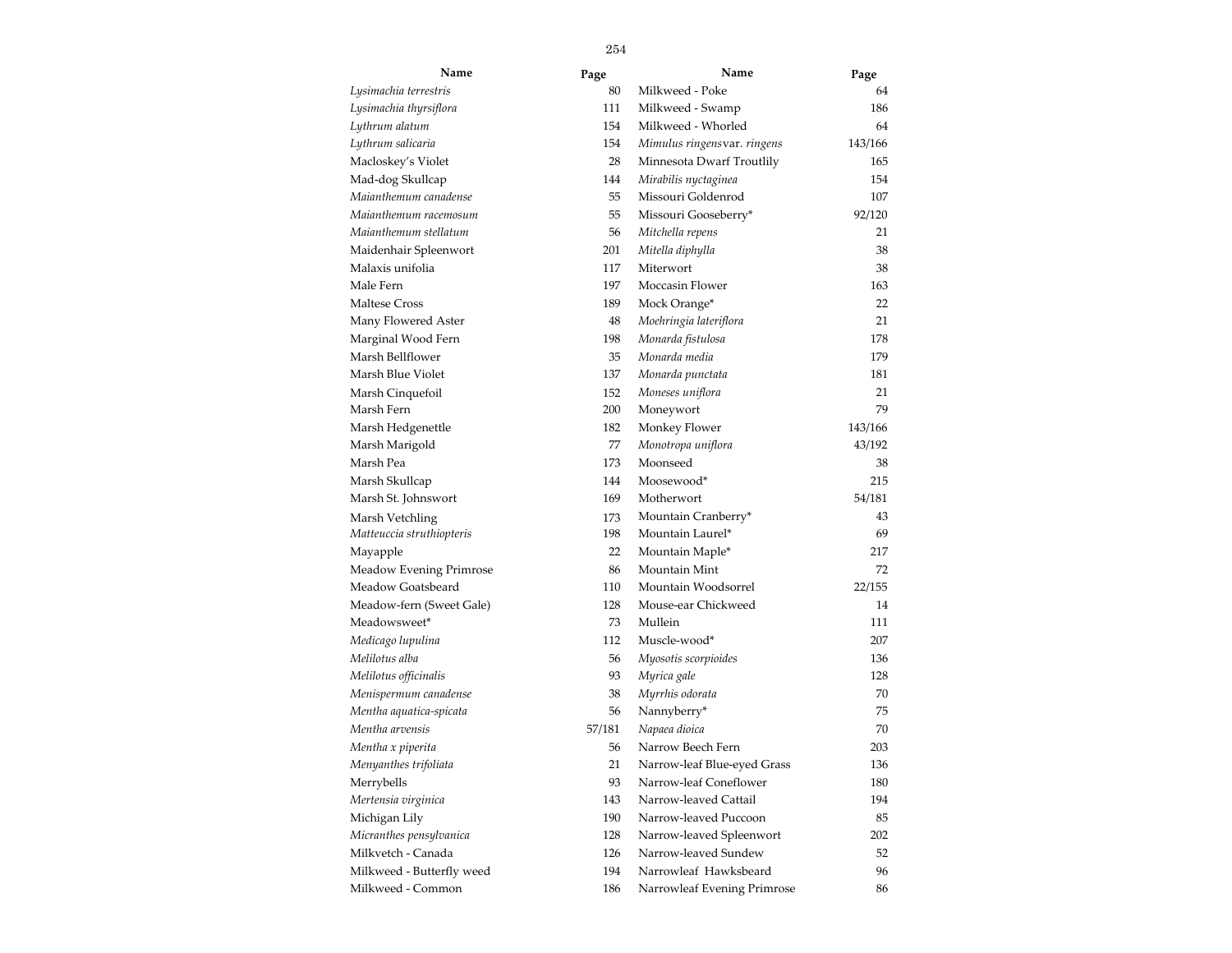| Name                               | Page    | Name                        | Page   |
|------------------------------------|---------|-----------------------------|--------|
| Narrowleaf Meadowsweet*            | 73      | Old-field Goldenrod         | 107    |
| Narrowleaf Stoneseed               | 85      | Old-man's Beard*            | 208    |
| Nepeta cataria                     | 57      | Oligoneuron rigidum         | 108    |
| Nettle - Stinging                  | 131     | One-flowered Pyrola         | 21     |
| Nettle - Wood                      | 128     | Onoclea sensibilis          | 198    |
| New England Aster                  | 179     | Ontario Aster               | 49     |
| New England Blazing Star           | 178     | Orange Coneflower           | 102    |
| New Jersey Tea*                    | 65      | Orange Day Lily             | 189    |
| New York Fern                      | 204     | Orange Hawkweed             | 193    |
| Night-flowering Catchfly           | 32      | Osmorhiza claytonii         | 70     |
| Nightshade - Black                 | 39      | Osmorhiza longistylis       | 71     |
| Nightshade - Climbing              | 159     | Osmunda claytoniana         | 199    |
| Nightshade - Enchanters            | 37      | Osmunda regalis             | 199    |
| Nightshade - Small Enchanters      | 37      | Osmundastrum cinnamomeum    | 199    |
| Ninebark*                          | 72      | Ostrich Fern                | 198    |
| Nodding Bur Marigold               | 94      | Ostrya virginiana           | 209    |
| Nodding Lady's tresses             | 59      | Oxalis dillenii             | 80     |
| Nodding Smartweeed                 | 57      | Oxalis montana              | 22/155 |
| Nodding Wakerobin                  | 27      | Oxalis stricta              | 80     |
| Nodding Wild Onion                 | 61/185  | Oxalis violacea             | 155    |
| Northern Bedstraw                  | 18      | Oxeye Daisy                 | 47     |
| Northern Blazing Star              | 178     | Packera aurea               | 101    |
| Northern Bog Goldenrod             | 108     | Packera plattensis          | 101    |
| Northern Bog Orchid                | 118     | Pagoda Dogwood*             | 66     |
| Northern Bush Honeysuckle* - pink  | 164     | Pale Beardtongue            | 31     |
| Northern Bush Honeysuckle*- yellow | 85      | Pale Corydalis              | 163    |
| Northern Dewberry*                 | 24      | Pale Dogwood*               | 66     |
| Northern Green Orchid              | 117,118 | Pale Green Orchid           | 118    |
| Northern Maidenhair Fern           | 195     | Pale Purple Coneflower      | 180    |
| Northern Pin Oak*                  | 218     | Pale Smartweed              | 57     |
| Northern Red Oak*                  | 219     | Pale Yellow Iris            | 84     |
| Northern Water Plantain            | 11      | Pale-spike Lobelia          | 31     |
| Northern White Cedar*              | 229     | Paleleaf Sunflower          | 99     |
| Northern Wood Fern                 | 202     | Paleleaf Woodland Sunflower | 99     |
| Norway Maple*                      | 215     | Panax quinquefolius         | 71     |
| Norway Pine*                       | 228     | Paper Birch*                | 206    |
| Norway Spruce*                     | 226     | Parnassia glauca            | 22     |
| Norwegian Cinquefoil               | 80      | Parthenium integrifolium    | 71     |
| Obedient Plant - pink              | 167     | Parthenocissus quinquefolia | 115    |
| Obedient Plant - white             | 32      | Parthenocissus vitacea      | 115    |
| Oenothera biennis                  | 85      | Partridge Berry             | 21     |
| Oenothera fruticosa                | 86      | Partridge Pea               | 77     |
| Oenothera pilosella                | 86      | Pasque Flower               | 13     |
| Ohio Buckeye*                      | 221     | Pastinaca sativa            | 112    |
| Ohio Spiderwort                    | 146     | Pasture Rose*               | 157    |
| Old Man's Whiskers                 | 192     | Pearly Everlasting          | 62     |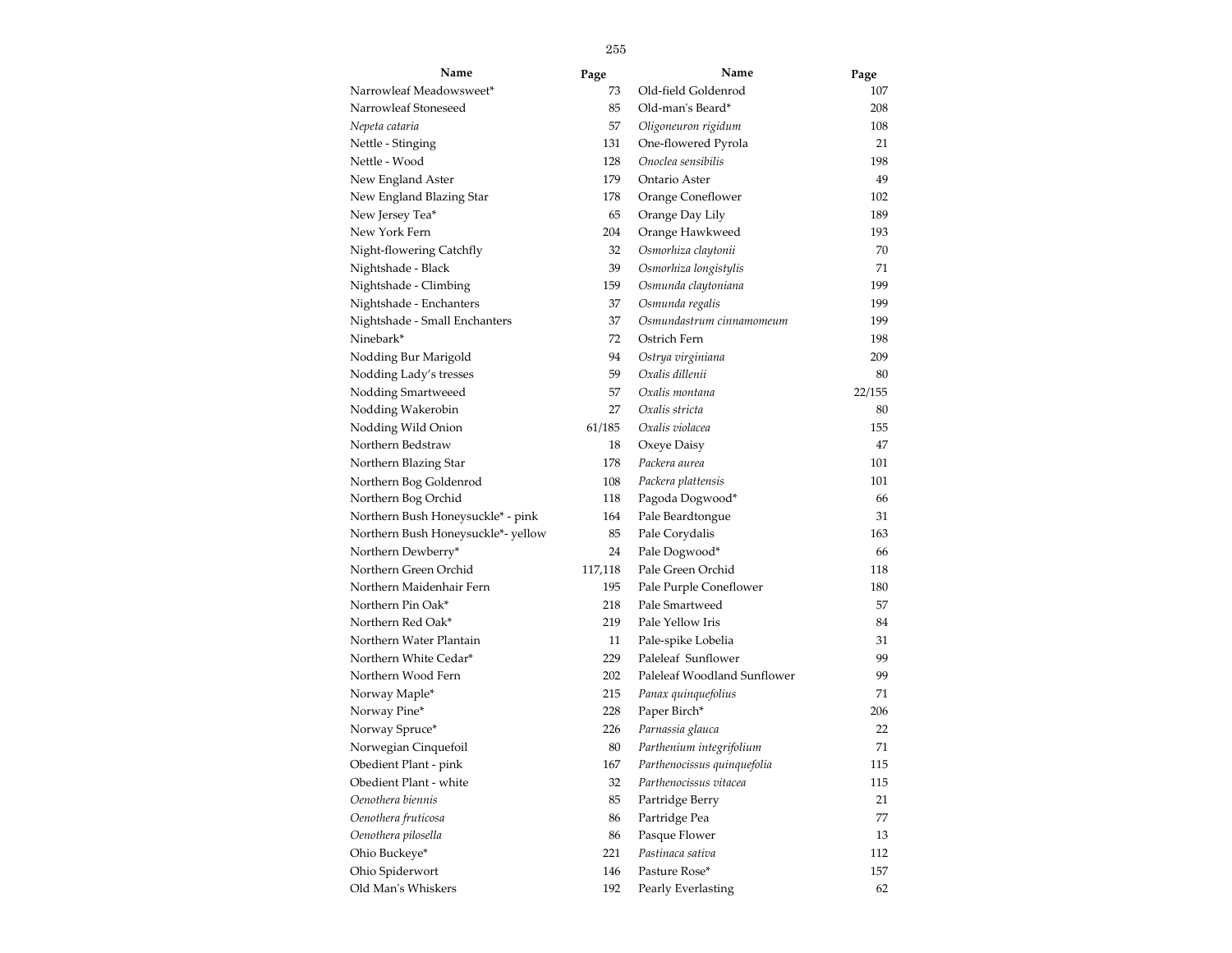| Name                                | Page   | Name                                 | Page |
|-------------------------------------|--------|--------------------------------------|------|
| Pedicularis canadensis              | 86     | Pilea pumila                         | 128  |
| Pediomelum argophyllum              | 148    | Pin Cherry*                          | 211  |
| Pellaea atropurpurea                | 203    | Pin Oak*                             | 219  |
| Pennsylvania Bitter-cress           | 36     | Pinus banksiana                      | 228  |
| Pennsylvania Buttercup              | 90     | Pinus resinosa                       | 228  |
| Penstemon digitalis                 | 31     | Pinus strobus                        | 228  |
| Penstemon gracilis                  | 166    | Pinus sylvestris                     | 229  |
| Penstemon grandiflorus              | 166    | Pipsissewa                           | 170  |
| Penstemon pallidus                  | 31     | Plain Gentian                        | 42   |
| Penthorum sediodes                  | 123    | Plains Cottonwood*                   | 210  |
| Pepper Grass                        | 122    | Plains Wild Indigo                   | 44   |
| Peppermint                          | 56     | Plantago major                       | 129  |
| Perennial Pea                       | 173    | Plantain - Common                    | 129  |
| Perennial Sow Thistle               | 109    | Plantain - Great Indian              | 64   |
| Periwinkle                          | 136    | Plantain-leaf Pussytoes              | 63   |
| Persicaria amphibia                 | 183    | Platanthera aquilonis                | 117  |
| Persicaria lapathifolia             | 57     | Platanthera clavellata               | 118  |
| Persicaria maculosa                 | 183    | Platanthera flava                    | 118  |
| Persicaria punctata                 | 58     | Platanthera hookeri                  | 118  |
| Persicaria sagittata                | 58     | Platanthera huronensis               | 118  |
| Peruvian Daisy                      | 47     | Platanthera lacera                   | 119  |
| Phegopteris connectilis             | 203    | Platanthera obtusata                 | 119  |
| Phegopteris hexagonoptera           | 203    | Platanthera orbiculata               | 119  |
| Philadelphus sp.                    | 22     | Platanthera psycodes                 | 167  |
| Phlox - Downy                       | 501    | Pleurisy Root                        | 194  |
| Phlox - Garden (pink)               | 155    | Podophyllum peltatum                 | 22   |
| Phlox - Garden (white)              | 71     | Pogonia ophioglossoides              | 167  |
| Phlox - Summer (pink)               | 155    | Pointed-leaved Ticktrefoil           | 172  |
| Phlox - Wild Blue                   | 136    | Poison Ivy                           | 130  |
| Phlox - Wild Sweet William          | 155    | Poke Milkweed                        | 64   |
| Phlox divaricata                    | 136    | Polemonium reptans                   | 143  |
| Phlox maculata                      | 155    | Polygala cruciata                    | 184  |
| Phlox paniculata - pink             | 155    | Polygala paucifolia                  | 168  |
| Phlox paniculata - white            | 71     | Polygala polygama - pink             | 184  |
| Phlox pilosa                        | 155    | Polygala polygama - white            | 58   |
| Photinia melanocarpa                | 14     | Polygala sanguinea                   | 184  |
| Phryma leptostachya                 | 32/167 | Polygala senega                      | 58   |
| Physalis heterophylla               | 91     | Polygala verticillata                | 58   |
| Physalis longifolia var. longifolia | 92     | Polygonatum biflorum                 | 119  |
| Physalis virginiana                 | 92     | Polygonum cilinode                   | 52   |
| Physocarpus opulifolius             | 72     | Polygonum punctatum                  | 58   |
| Physostegia virginiana - pink       | 167    | Polypodium virginianum               | 203  |
| Physostegia virginiana - white      | 32     | Polystichum acrostichoides           | 200  |
| Picea abies                         | 226    | Polystichum braunii                  | 204  |
| Picea glauca                        | 226    | Populus alba                         | 217  |
| Picea mariana                       | 226    | Populus balsamifera ssp. balsamifera | 210  |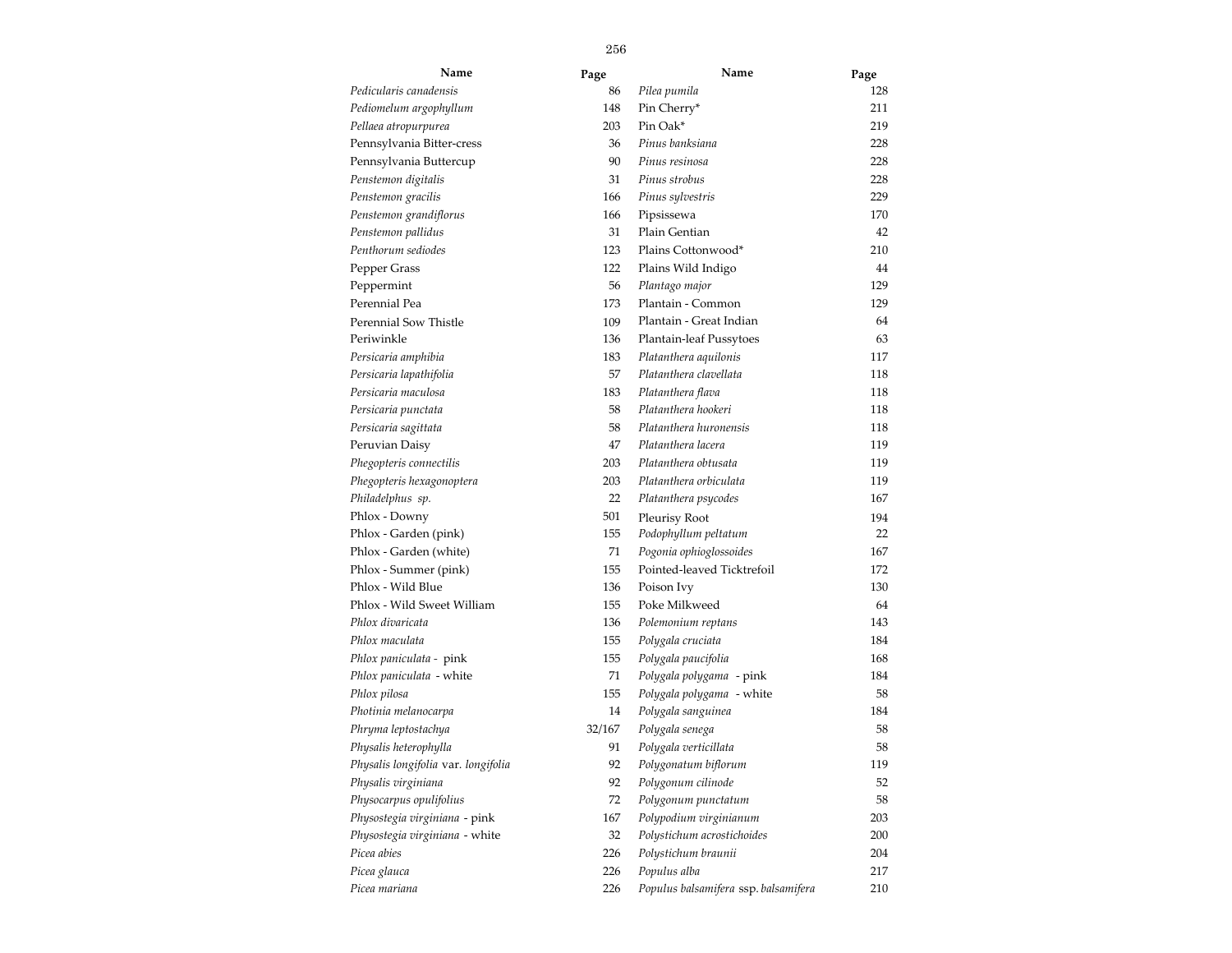| Name                                 | Page   | Name                           | Page |
|--------------------------------------|--------|--------------------------------|------|
| Populus deltoides subsp. monilifera  | 210    | Purple Cliff Brake             | 203  |
| Populus grandidentata                | 210    | Purple Coneflower              | 180  |
| Populus tremuloides                  | 211    | Purple Flowering Raspberry*    | 159  |
| Potentilla argentea                  | 80     | Purple Fringed Orchid - Lesser | 167  |
| Potentilla arguta (Drymocallis)      | 16     | Purple Giant Hyssop            | 139  |
| Potentilla norvegica                 | 80     | Purple Loosestrife             | 154  |
| Potentilla recta                     | 81     | Purple Marshlocks              | 152  |
| Potentilla simplex                   | 81     | Purple Meadow Rue              | 124  |
| Prairie Birdsfoot Violet             | 137    | Purple Milkwort                | 184  |
| Prairie Blazing Star                 | 177    | Purple Pitcher Plant           | 170  |
| Prairie Buttercup                    | 82     | Purple Prairie Clover          | 183  |
| Prairie Cinquefoil                   | 16     | Purple Rattlesnake Root        | 168  |
| Prairie Coneflower                   | 102    | Purple-stem Beggartick         | 95   |
| Prairie Dock                         | 105    | Purplestem Angelica            | 62   |
| Prairie Fleabane                     | 46     | Purplestem Aster - blue        | 150  |
| Prairie Ironweed                     | 188    | Purplestem Aster - white       | 49   |
| Prairie Larkspur                     | 30     | Purplestem Aster               | 150  |
| Prairie Loosestrife                  | 79     | Pussy Willow* - catkins        | 58   |
| Prairie Ninebark *                   | 72     | Pussy Willow* - female catkin  | 130  |
| Prairie Ragwort                      | 101    | Pussy Willow* - male catkin    | 112  |
| Prairie Rocket                       | 89     | Pussytoes                      | 63   |
| Prairie Rosinweed                    | 105    | Putty Root                     | 161  |
| Prairie Sage                         | 50     | Pycnanthemum virginianum       | 72   |
| Prairie Smoke                        | 192    | Pyrola americana               | 38   |
| Prairie Sundrops                     | 86     | Pyrola asarifolia              | 168  |
| Prairie Wild Rose*                   | 156    | Quaking Aspen*                 | 211  |
| Prenanthes alba                      | 168    | Queen Anne's Lace              | 68   |
| Prenanthes racemosa                  | 168    | Queen of the Meadow            | 69   |
| Prickly Gooseberry*                  | 120    | Queen of the Prairie           | 187  |
| Prickly Lettuce                      | 101    | Quercus alba                   | 217  |
| Prickly Rose*                        | 156    | Quercus bicolor                | 218  |
| Prickly Sow Thistle                  | 109    | Quercus coccinea               | 218  |
| Prickly-ash*                         | 125    | Quercus ellipsoidalis          | 218  |
| Pride of Ohio                        | 16,153 | Quercus macrocarpa             | 219  |
| Prince's-pine                        | 170    | Quercus muehlenbergii          | 212  |
| Prunella vulgaris                    | 184    | Quercus palustris              | 219  |
| Prunus americana                     | 211    | Quercus rubra                  | 219  |
| Prunus pensylvanica                  | 211    | Quercus velutina               | 220  |
| Prunus pumila                        | 22     | Racemed Milkwort               | 184  |
| Prunus serotina                      | 212    | Racemed Milkwort - pink        | 184  |
| Prunus virginiana                    | 23     | Racemed Milkwort - white       | 58   |
| Ptelea trifoliata                    | 220    | Ragweed - Common               | 121  |
| Pteridium aquilinum var. latiusculum | 200    | Ragweed - Giant                | 121  |
| Pulsatilla nuttalliana               | 13     | Ragwort - Golden               | 101  |
| Purple Avens                         | 170    | Ragwort - Prairie              | 101  |
| Purple Bergamot                      | 179    | Rampion Bellflower             | 145  |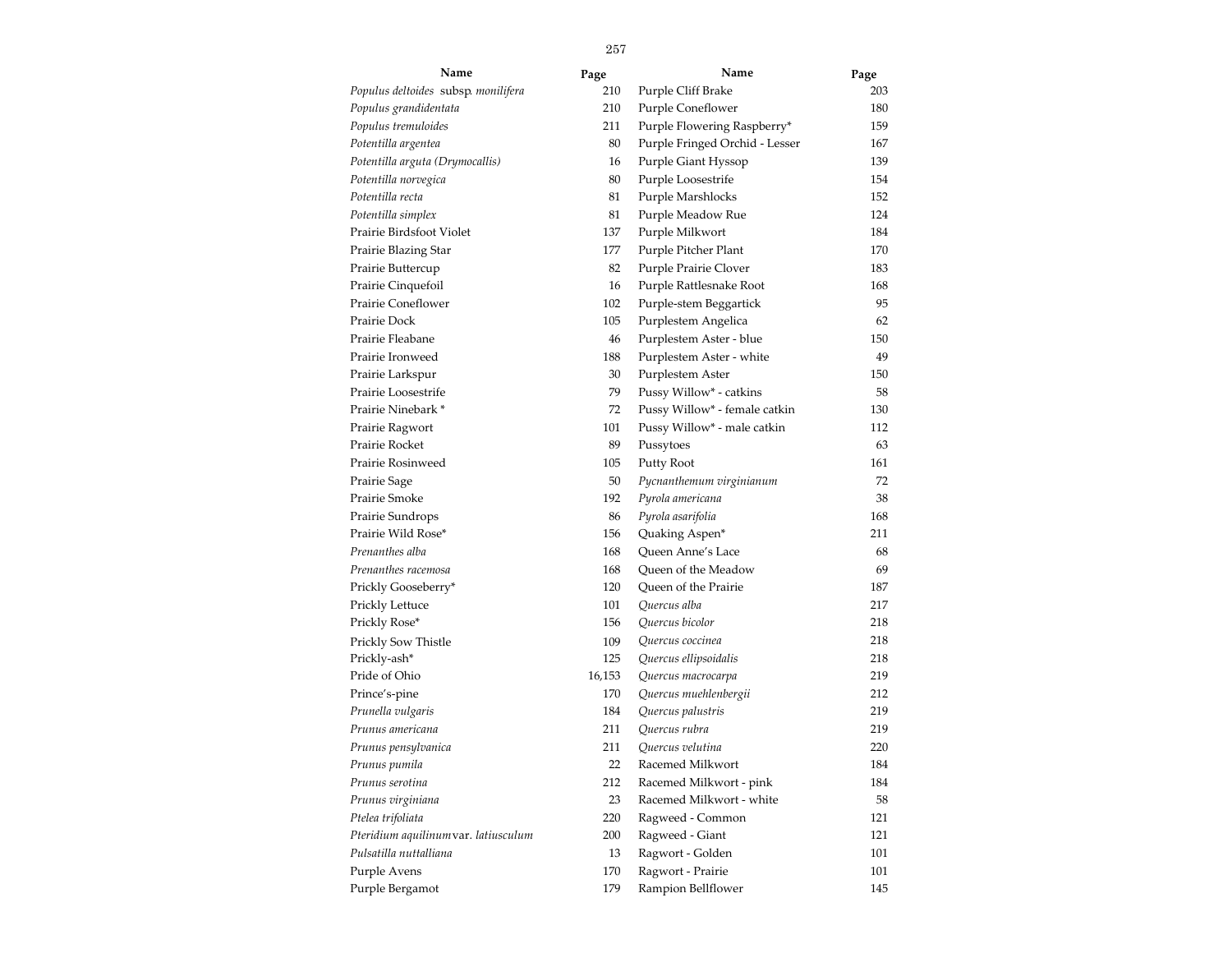| Name                            | Page   | Name                         | Page  |
|---------------------------------|--------|------------------------------|-------|
| Ram's head Lady's Slipper       | 163    | River Birch*                 | 206   |
| Ranunculus abortivus            | 89     | Riverbank Grape*             | 131   |
| Ranunculus acris                | 81     | Robinia pseudoacacia         | 224   |
| Ranunculus flammula             | 82     | Rock Elm <sup>*</sup>        | 214   |
| Ranunculus hispidusvar. nitidus | 82     | Rock Harlequin               | 163   |
| Ranunculus pensylvanicus        | 90     | Rock Maple*                  | 216   |
| Ranunculus recurvatus           | 90     | Rocky Mountain Blazing Star  | 177   |
| Ranunculus rhomboideus          | 82     | Rosa acicularlis             | 156   |
| Ranunculus scelaratus           | 90     | Rosa arkansana               | 156   |
| Raspberry - Black               | 24     | Rosa blanda                  | 157   |
| Raspberry - Dwarf Red           | 25     | Rosa carolina                | 157   |
| Raspberry - Flowering           | 25     | Rosa palustris               | 158   |
| Raspberry - Purple Flowering    | 159    | Rosa setigera                | 158   |
| Raspberry - Swamp               | 25     | Rosa woodsii                 | 158   |
| Raspberry - Wild Red            | 24     | Rose Pogonia                 | 167   |
| Ratibida columnifera            | 102    | Roses - Wild*                | 157ff |
| Ratibida pinnata                | 102    | Rosinweed                    | 104   |
| Rattlesnake Fern                | 201    | Rough Bedstraw               | 18    |
| Rattlesnake Grape Fern          | 201    | Rough Cinquefoil             | 80    |
| Rattlesnake Master              | 68,132 | Rough Gayfeather             | 176   |
| Rattlesnake Plantains           | 53     | Rough Hawkweed               | 100   |
| Red Ash*                        | 223    | Rough-fruited Cinquefoil     | 81    |
| Red Birch*                      | 206    | Rough-leaved Sunflower       | 99    |
| Red Chokeberry*                 | 13     | Round-headed Bush clover     | 54    |
| <b>Red Clover</b>               | 187    | Round-headed Lespedeza       | 54    |
| Red Columbine                   | 191    | Round-leaved Dogwood         | 67    |
| Red Elderberry*                 | 73,184 | Round-leaved Orchid - Lesser | 119   |
| Red Elm*                        | 214    | Round-leaved Pyrola          | 38    |
| Red Maple*                      | 216    | Roundleaf Greenbrier         | 133   |
| Red Pine*                       | 228    | Roundleaf Orchid             | 33    |
| Red Turtlehead                  | 162    | Roundleaf Sundew             | 52    |
| Red-stemmed Aster               | 150    | Royal Catchfly               | 189   |
| Redosier Dogwood*               | 67     | Royal Fern                   | 199   |
| Rhamnus alnifolia               | 123    | Rubus allegheniensis         | 23    |
| Rhamnus cathartica              | 123    | Rubus flagellaris            | 24    |
| Rhododendron calendulaceum      | 191    | Rubus idaeus                 | 24    |
| Rhododendron groenlandicum      | 72     | Rubus occidentalis           | 24    |
| Rhus aromatica                  | 129    | Rubus odoratus               | 159   |
| Rhus glabra                     | 129    | Rubus parviflorus            | 25    |
| Rhus typhina (old hirta)        | 130    | Rubus pubescens              | 25    |
| Ribes americanum                | 119    | Rubus semisetosus            | 25    |
| Ribes cynosbati                 | 120    | Rubus setosus                | 25    |
| Ribes missouriense              | 92/120 | Rudbeckia fulgida            | 102   |
| Ribes rubrum                    | 120    | Rudbeckia hirta              | 102   |
| Richardson's Alumroot           | 117    | Rudbeckia laciniata          | 103   |
| Riddell's Goldenrod             | 107    | Rudbeckia subtomentosa       | 103   |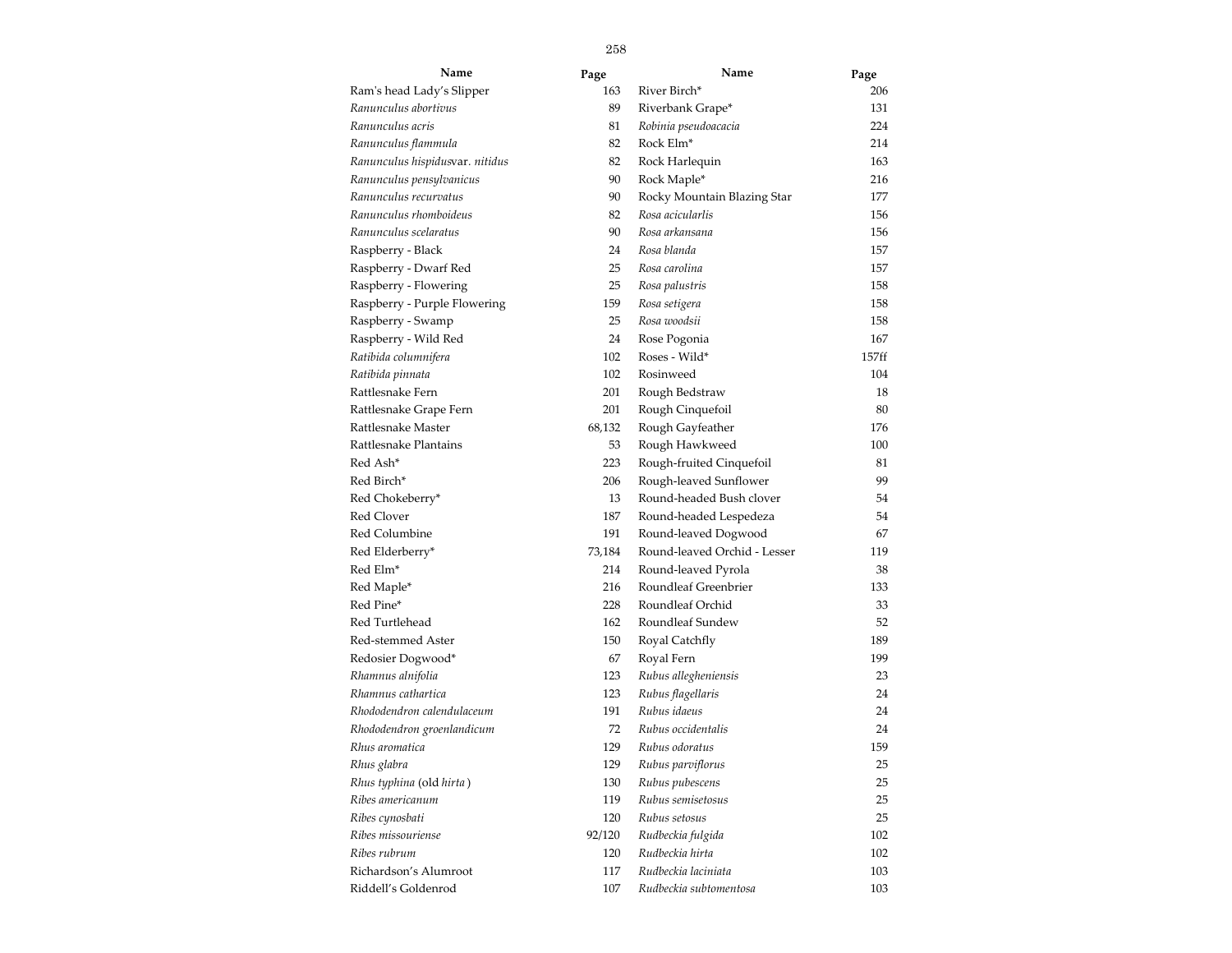| Name                           | Page   | Name                         | Page    |
|--------------------------------|--------|------------------------------|---------|
| Rudbeckia triloba              | 103    | Short's Aster                | 151     |
| Rue Anemone                    | 160    | Showy Beardtongue            | 166     |
| Ruellia humilis                | 144    | Showy Coneflower             | 102     |
| Rumex crispus                  | 134    | Showy Goldenrod              | 108     |
| Running Myrtle                 | 136    | Showy Lady's Slipper         | 164     |
| Running Strawberry Bush        | 114    | Showy Mountain Ash*          | 225     |
| Rusty Cliff Fern               | 204    | Showy Orchis                 | 37/165  |
| Rusty Woodsia                  | 204    | Shrubby Cinquefoil*          | 77      |
| Sagittaria latifolia           | 25     | Shrubby Five-fingers*        | 26      |
| Salix discolor                 | 58     | Sibbaldiopsis tridentata     | 26      |
| Salix discolor - female catkin | 130    | Siberian Elm <sup>*</sup>    | 213     |
| Salix discolor - male catkin   | 112    | Sicyos angulatus             | 26      |
| Salix nigra                    | 212    | Side-flowering Aster         | 49      |
| Sambucus nigra ssp. canadensis | 72,73  | Silene chalcedonica          | 189     |
| Sambucus racemosa              | 73,184 | Silene latifolia             | 32      |
| Sanguinaria canadensis         | 26     | Silene noctiflora            | 32      |
| Saponaria officinalis - pink   | 159    | Silene regia                 | 189     |
| Saponaria officinalis - white  | 26     | Silene stellata              | 33      |
| Sarracenia purpurea            | 170    | Silene virginica             | 189     |
| Sarsaparilla                   | 131    | Silky Aster                  | 150/179 |
| Savin*                         | 229    | Silky Dogwood                | 66      |
| Scarlet Catchfly               | 189    | Silky Prairie Clover         | 151     |
| Scarlet Lychnis                | 189    | Silphium integrifolium       | 104     |
| Scarlet Oak*                   | 218    | Silphium laciniatum          | 104     |
| Scilla siberica                | 139    | Silphium perfoliatum         | 105     |
| Scotch Pine*                   | 229    | Silphium terebinthinaceum    | 105     |
| Scrophularia lanceolata        | 168    | Silver Buffaloberry*         | 82      |
| Scurf-pea                      | 148    | Silver Maple*                | 216     |
| Scutellaria galericulata       | 144    | Silvery Cinquefoil           | 80      |
| Scutellaria lateriflora        | 144    | Silvery False Spleenwort     | 196     |
| Self-heal (Heal-all)           | 184    | Silvery Scurf-pea            | 148     |
| Seneca Snakeroot               | 58     | Single Delight               | 21      |
| Senna hebecarpa                | 94     | Sissileleaf Bellwort         | 171     |
| Sensitive Fern                 | 198    | Sisyrinchium angustifolium   | 136     |
| Serviceberry - Downy*          | 11     | Skullcap - Mad-dog           | 144     |
| Serviceberry - Running*        | 12     | Skullcap - Marsh             | 144     |
| Serviceberry - Saskatoon*      | 11     | Skunk Cabbage                | 188     |
| Serviceberry - Shadblow*       | 11     | Sky Blue Aster               | 150     |
| Shagbark Hickory*              | 221    | Slender Lady's-tresses       | 59      |
| Shaggy Blazing Star            | 177    | Slender Yellow Wood Sorrel   | 80      |
| <b>Shaggy Soldier</b>          | 47     | Slippery Elm*                | 214     |
| Shepherd's Purse               | 35     | Small Enchanter's Nightshade | 36      |
| Shepherdia argentea            | 82     | Small Green Wood Orchid      | 118     |
| Shining Bedstraw               | 18     | Small White Lady's-slipper   | 42      |
| Shinleaf                       | 38     | Small White Violet           | 28      |
| <b>Shooting Star</b>           | 16/153 | Small Yellow Wild Indigo     | 93      |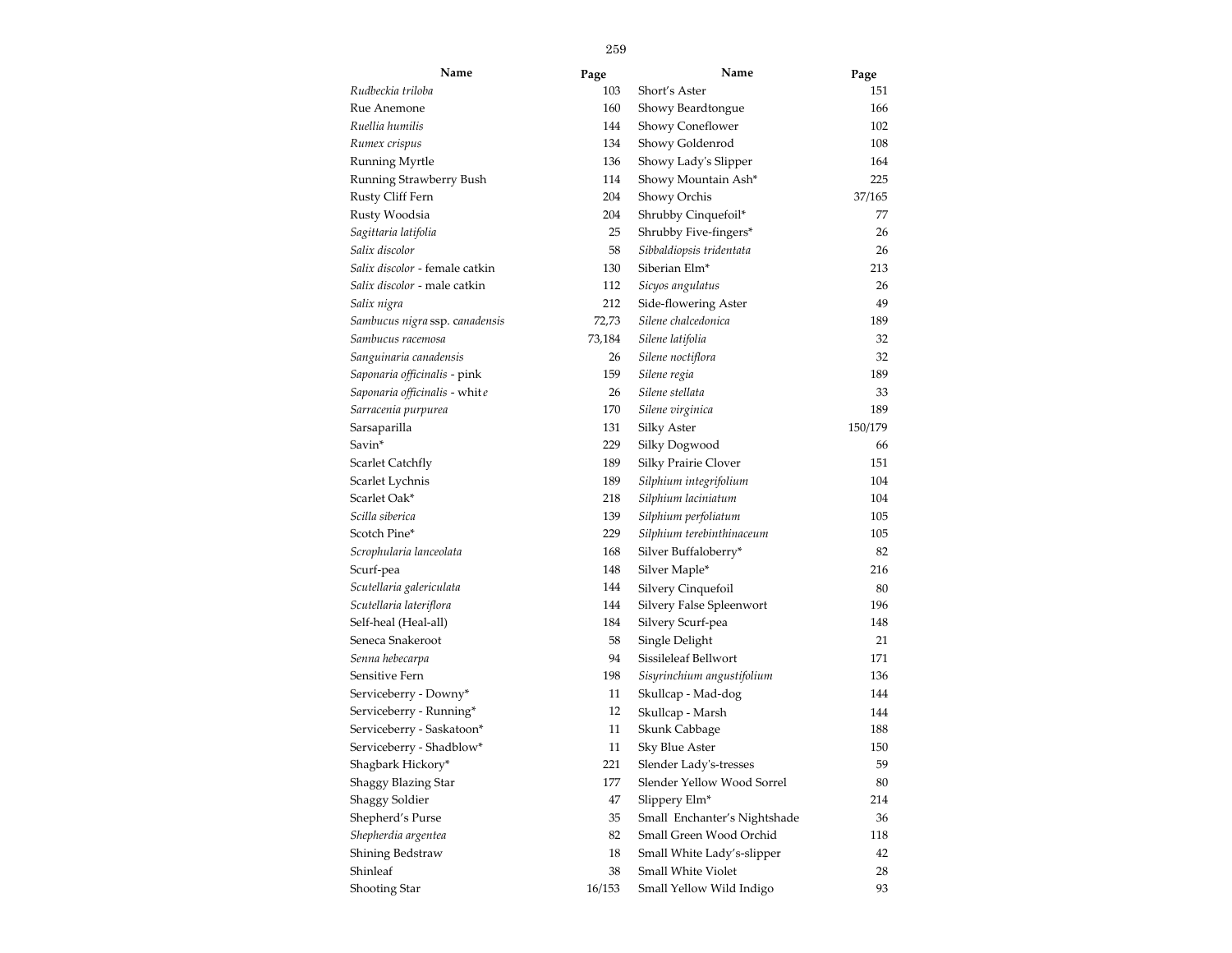| Name                    | Page    | Name                        | Page   |
|-------------------------|---------|-----------------------------|--------|
| Smartweed - Dotted      | 58      | Spinulose Wood Fern         | 196    |
| Smilax ecirrhata        | 132     | Spiny Sow Thistle           | 109    |
| Smilax lasioneura       | 132     | Spiraea alba                | 73     |
| Smilax rotundifolia     | 133     | Spiraea tomentosa           | 185    |
| Smilax tamnoides        | 133     | Spiranthes cernua           | 59     |
| Smooth Blue Aster       | 149     | Spiranthes lacera           | 59     |
| Smooth Oxeye            | 99      | Spiranthes romanzoffiana    | 59     |
| Smooth Rattlesnake Root | 168     | Spotted Bee-balm            | 181    |
| Smooth Rockcress        | 35/116  | <b>Spotted Coralroot</b>    | 163    |
| Smooth Rose Mallow      | 30      | Spotted Geranium            | 153    |
| Smooth Rose*            | 157     | Spotted Knapweed            | 175    |
| Smooth Solomon's Seal   | 119     | Spotted Lady's-thumb        | 183    |
| Smooth Sumac            | 129     | Spotted Water Hemlock       | 66     |
| Snakemouth Orchid       | 167     | <b>Spreading Dogbane</b>    | 34/169 |
| Sneezeweed              | 97      | Spreading Wood Fern         | 202    |
| Snowberry*              | 170     | Squirrel Corn               | 42     |
| Soapwort - Pink         | 159     | St. Johnswort - Common      | 78     |
| Soapwort - White        | 26      | St. Johnswort - Great       | 78     |
| Soft Maple*             | 216     | St. Johnswort - Marsh       | 169    |
| Solanum dulcamara       | 146/159 | Stachys palustris           | 182    |
| Solanum nigrum          | 39      | Staghorn Sumac              | 130    |
| Solanum plycanthemum    | 39      | Staphylea trifolia          | 39     |
| Solidago altissima      | 106     | Starflower                  | 20     |
| Solidago caesia         | 106     | <b>Starry Campion</b>       | 33     |
| Solidago flexicaulis    | 106     | Starry False Solomon's Seal | 56     |
| Solidago gigantea       | 106     | Starweed                    | 27     |
| Solidago juncea         | 107     | Starwort                    | 27     |
| Solidago missouriensis  | 107     | Steeplebush*                | 185    |
| Solidago nemoralis      | 107     | Stellaria longifolia        | 27     |
| Solidago riddellii      | 107     | Stellaria media             | 27     |
| Solidago rigida         | 108     | Stemless Lady's Slipper     | 163    |
| Solidago speciosa       | 108     | Stickywilly                 | 18     |
| Solidago uliginosa      | 108     | <b>Stiff Coreopsis</b>      | 95     |
| Solidago ulmifolia      | 109     | <b>Stiff Gentian</b>        | 142    |
| Sonchus arvensis        | 109     | Stiff Goldenrod             | 108    |
| Sonchus asper           | 109     | Stiff Sunflower             | 98     |
| Sorbus americana        | 224     | <b>Stiff Tickseed</b>       | 95     |
| Sorbus aucuparia        | 224     | Stiff-haired Sunflower      | 98     |
| Sorbus decora           | 225     | <b>Stinging Nettle</b>      | 131    |
| Southern Arrowwood*     | 74      | <b>Stinking Chamomile</b>   | 44     |
| Sow Thistles            | 109     | Stinkweed                   | 40     |
| Sparganium eurycarpum   | 133     | Strawberry - Virginia       | 17     |
| Spear thistle           | 176     | Strawberry - Woodland       | 17     |
| Spearwort Buttercup     | 82      | Strawberry-blite            | 192    |
| Speckled Alder*         | 205     | Striped Maple*              | 215    |
| Spiked Blazing Star     | 178     | Strophostyles helvola       | 174    |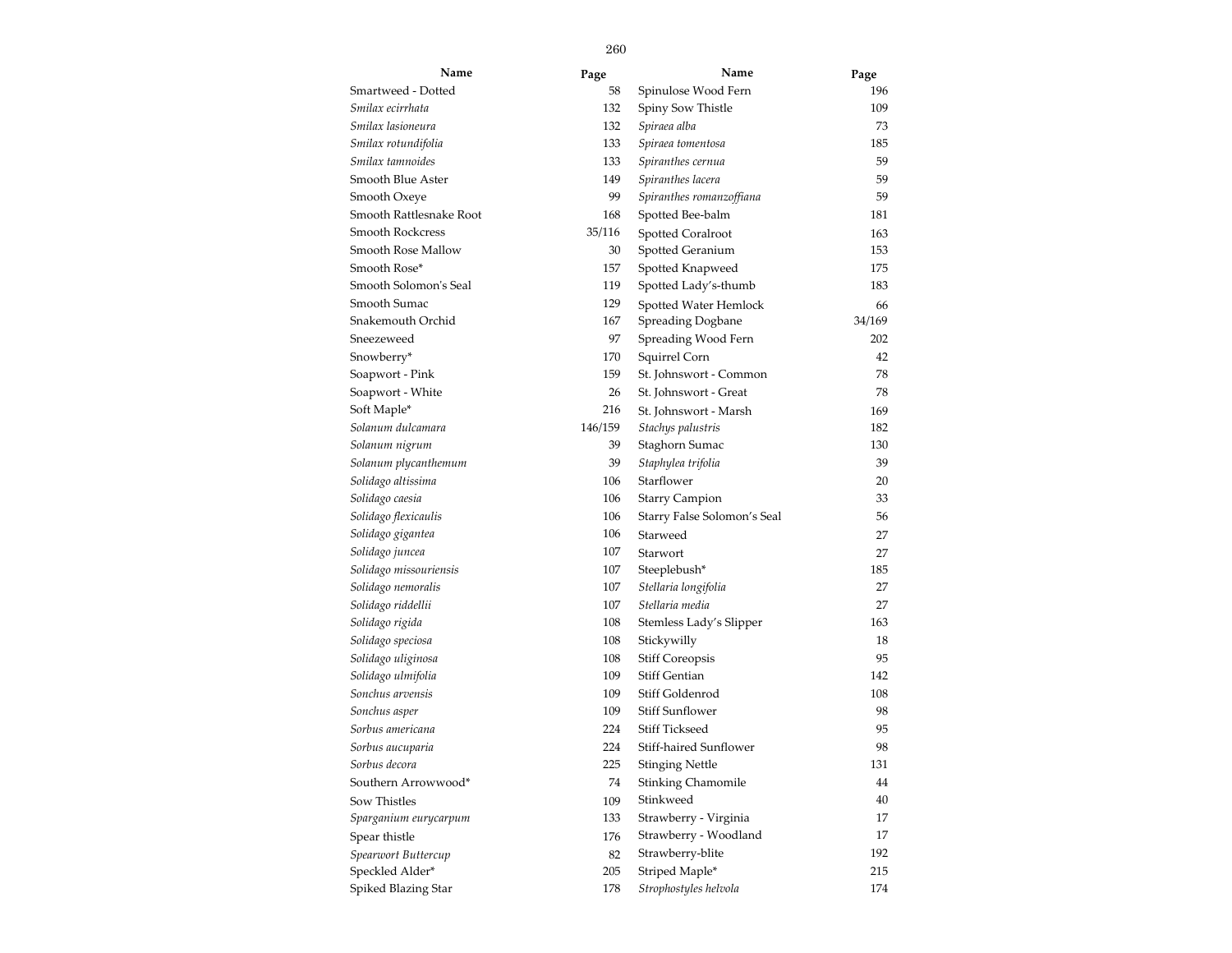| Name                             | Page    | Name                                 | Page    |
|----------------------------------|---------|--------------------------------------|---------|
| Stylophorum diphyllum            | 83      | Symphyotrichum puniceum- blue        | 150     |
| Sugar Maple*                     | 216     | Symphyotrichum puniceum- white       | 49      |
| Sumac - Fragrant*                | 129     | Symphyotrichum sericeum              | 150/179 |
| Sumac - Smooth*                  | 129     | Symphyotrichum shortii               | 151     |
| Sumac - Staghorn*                | 130     | Symphyotrichum urophyllum            | 50      |
| Summer Coralroot                 | 163     | Symphytum officinale                 | 169     |
| Summer Phlox                     | 155     | Symplocarpus foetidus                | 188     |
| Sundews                          | 51,52   | Tall Bellflower                      | 145     |
| Sunflowers                       | 97ff    | Tall Blue Lettuce                    | 146     |
| Swamp Alder*                     | 205     | Tall Buttercup                       | 81      |
| Swamp Beggartick                 | 95      | Tall Drymocallis                     | 16      |
| Swamp Birch*                     | 207     | Tall Goldenrod                       | 106     |
| Swamp Blackberry*                | 25      | Tall Larkspur - blue                 | 141     |
| Swamp Buttercup                  | 82      | Tall Larkspur - white                | 30      |
| Swamp Candles                    | 80      | Tall Meadow Rue                      | 124     |
| Swamp Maple*                     | 216     | Talus Slope Penstemon                | 31      |
| Swamp Milkweed                   | 186     | Tamarack*                            | 227     |
| Swamp Raspberry*                 | 25      | Tanacetum parthenium                 | 50      |
| Swamp Rose*                      | 158     | Tanacetum vulgare                    | 110     |
| Swamp Saxifrage                  | 128     | Tansy                                | 110     |
| Swamp Vervain                    | 151     | Taraxacum officinale                 | 110     |
| Swamp White Oak*                 | 218     | Tatarian Honeysuckle*                | 31      |
| Sweet Birch*                     | 206     | Taxus canadensis                     | 227     |
| Sweet Black-eyed Susan           | 103     | Tephrosia virginiana                 | 94      |
| <b>Sweet Cicely</b>              | 70      | Teucrium canadense                   | 33      |
| Sweet Fern*                      | 126/192 | Thalictrum dasycarpum                | 124     |
| Sweet Flag                       | 125     | Thalictrum dioicum                   | 124     |
| Sweet Gale*                      | 128     | Thalictrum thalictroides             | 160     |
| Sweet Rocket (pink)              | 153     | Thalictrum venulosum                 | 124     |
| Sweet Rocket (white)             | 20      | Thelypteris noveboracensis           | 204     |
| Sweet Scented Joe-Pye Weed       | 187     | Thelypteris palustris var. pubescens | 200     |
| Sweet White Violet               | 28      | Thimbleberry                         | 25      |
| Symphoricarpos albus             | 170     | Thimbleweed - Candle Anemone         | 125     |
| Symphoricarpos occidentalis      | 39      | Thimbleweed -Tall                    | 125     |
| Symphoricarpos orbiculatus       | 40/171  | Thin-leaved Coneflower               | 103     |
| Symphyotrichum cordifolium-blue  | 149     | Thistle - Bull                       | 176     |
| Symphyotrichum cordifolium-white | 48      | Thistle - Canada                     | 175     |
| Symphyotrichum ericoides         | 48      | Thistle - Field                      | 175     |
| Symphyotrichum firmum            | 49      | Thistle - Swamp                      | 176     |
| Symphyotrichum laeve var. laeve  | 149     | Thlaspi arvense                      | 40      |
| Symphyotrichum lanceolatum       | 48      | Three-toothed Cinquefoil             | 26      |
| Symphyotrichum lateriflorum      | 49      | Threeleaf Goldthread                 | 15      |
| Symphyotrichum novae-angliae     | 179     | Threelobed Bedstraw                  | 19      |
| Symphyotrichum oblongifolium     | 149     | Thuja occidentalis                   | 229     |
| Symphyotrichum ontarionis        | 49      | Thyme-leaf Speedwell                 | 41/146  |
| Symphyotrichum oolentangiense    | 150     | Tiarella cordifolia                  | 40      |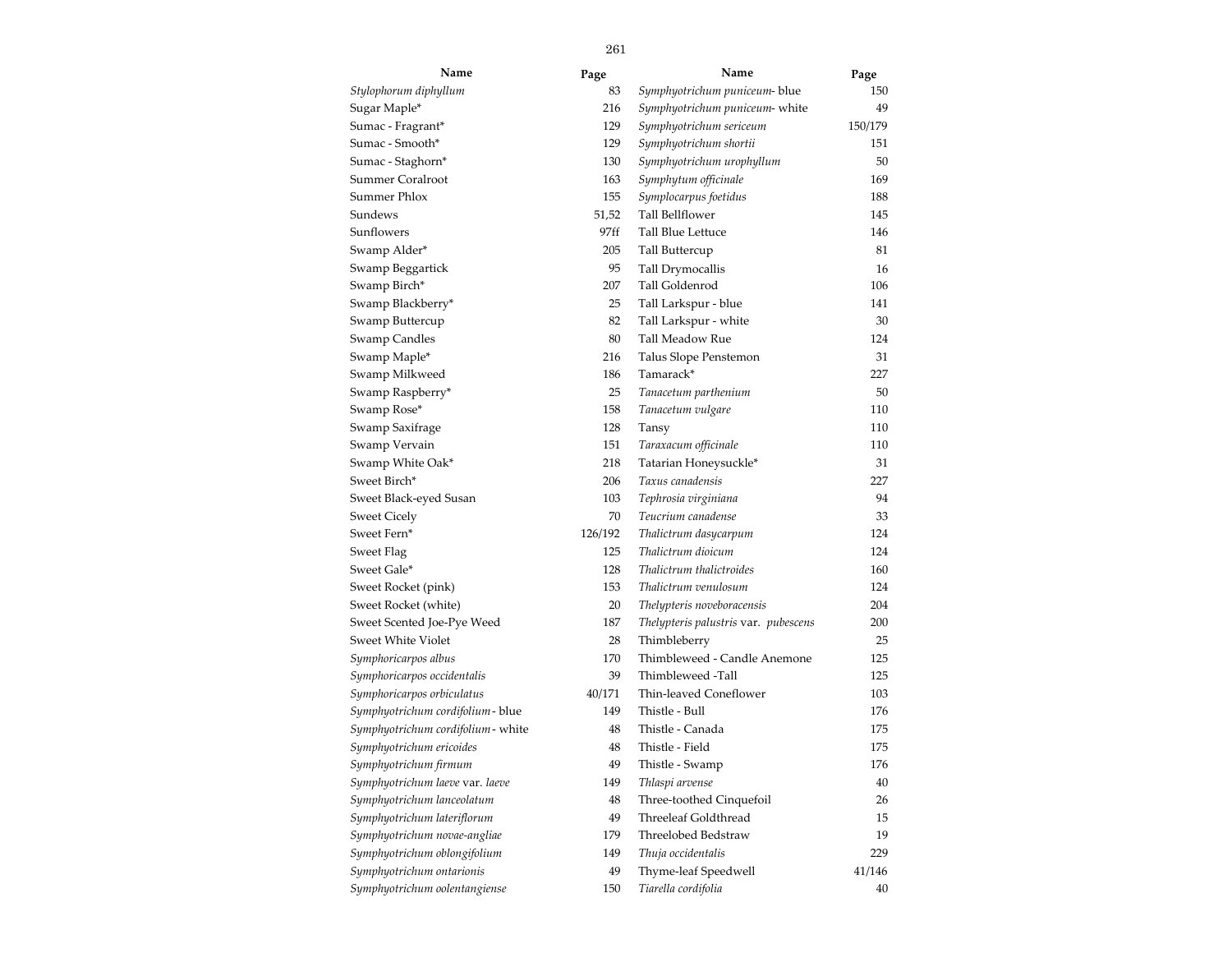| Name                         | Page      | Name                           | Page   |  |
|------------------------------|-----------|--------------------------------|--------|--|
| Ticktrefoil - Pointed-leaved | 172       | True Forget-me-not             | 136    |  |
| Ticktrefoil - Showy          | 172       | Tsuga canadensis               | 227    |  |
| Tilia americana              | 213       | Tuberous Grasspink             | 162    |  |
| Tobacco Root                 | 59        | <b>Tufted Loosestrife</b>      | 111    |  |
| Toothed Wood Fern            | 196       | Turk's-cap Lily                | 190    |  |
| Toothwort - Cut-leaved       | 36        | Turtlehead                     | 41     |  |
| Toothwort - Two-leaved       | 36        | Twayblades                     | 91/117 |  |
| Torilis japonica             | 73        | Twinflower                     | 30/166 |  |
| Touch-me-not - Pale          | 85        | Twinleaf                       | 20     |  |
| Touch-me-not - Spotted       | 85        | <b>Twoleaf Miterwort</b>       | 38     |  |
| Toxicodendron rydbergii      | 130       | Typha angustifolia             | 194    |  |
| Tradescantia bracteata       | 160       | Typha latifolia                | 194    |  |
| Tradescantia ohiensis        | 146       | Ulmus americana                | 213    |  |
| Tragopogon dubius            | 110       | Ulmus pumila                   | 213    |  |
| Tragopogon lamottei          | 110       | Ulmus rubra                    | 214    |  |
| Tragopogon pratensis         | 110       | Ulmus thomasii                 | 214    |  |
| <b>Trailing Arbutus</b>      | 16        | <b>Upright Carrion Flower</b>  | 132    |  |
| Trailing Wild Bean           | 174       | Urtica dioica                  | 131    |  |
| Trembling Aspen*             | 211       | Uvularia grandiflora           | 93     |  |
| Triadenum fraseri            | 169       | Uvularia sessilifolia          | 171    |  |
| Trientalis borealis          | 20        | Vaccinium vitis-idaea          | 43     |  |
| Trifolium pratense           | 187       | Valeriana edulis               | 59     |  |
| Trifolium repens             | 74        | Valeriana officinalis          | 74     |  |
| Trillium - Drooping          | 27        | Veiny Meadow Rue               | 124    |  |
| Trillium - Large-flowered    | 27        | Veiny Pea                      | 173    |  |
| Trillium - Nodding           | 27        | Veiny Vetchling                | 173    |  |
| Trillium - Prairie           | 161       | Verbascum thapsus              | 111    |  |
| Trillium - Purple            | 160       | Verbena hastata                | 151    |  |
| Trillium - Snow              | 28        | Verbena stricta                | 185    |  |
| Trillium - Sweet Betsy       | 160       | Verbena urticifolia            | 59     |  |
| Trillium - Toadshade         | 161       | Verbesina alternifolia         | 111    |  |
| Trillium - Yellow            | 86, 120   | Vernonia fasciculata           | 188    |  |
| Trillium cernuum             | 27        | Veronica americana             | 136    |  |
| Trillium cuneatum            | 160       | Veronica serpyllifolia         | 41/146 |  |
| Trillium erectum             | 160       | Veronicastrum virginicum       | 59     |  |
| Trillium flexipes            | 27        | Vervain - Blue Swamp           | 151    |  |
| Trillium grandiflorum        | 27        | Vervain - Hoary                | 185    |  |
| Trillium luteum              | 86, 120   | Vervain - White                | 59     |  |
| Trillium nivale              | 28        | Viburnum dentatum              | 74     |  |
| Trillium recurvatum          | 161       | Viburnum lantana               | 74     |  |
| Trillium sessile             | 161       | Viburnum lentago               | 75     |  |
| Triosteum perfoliatum        | 191       | Viburnum opulusvar. americanum | 75     |  |
| Trout Lily                   | 17,84,165 | Viburnum opulusvar. opulus     | 76     |  |
| Trout Lily - Dwarf           | 165       | Viburnum rafinesquianum        | 76     |  |
| Trout Lily - White           | 17        | Vicia americana                | 174    |  |
| Trout Lily - Yellow          | 84        | Vicia villosa                  | 148    |  |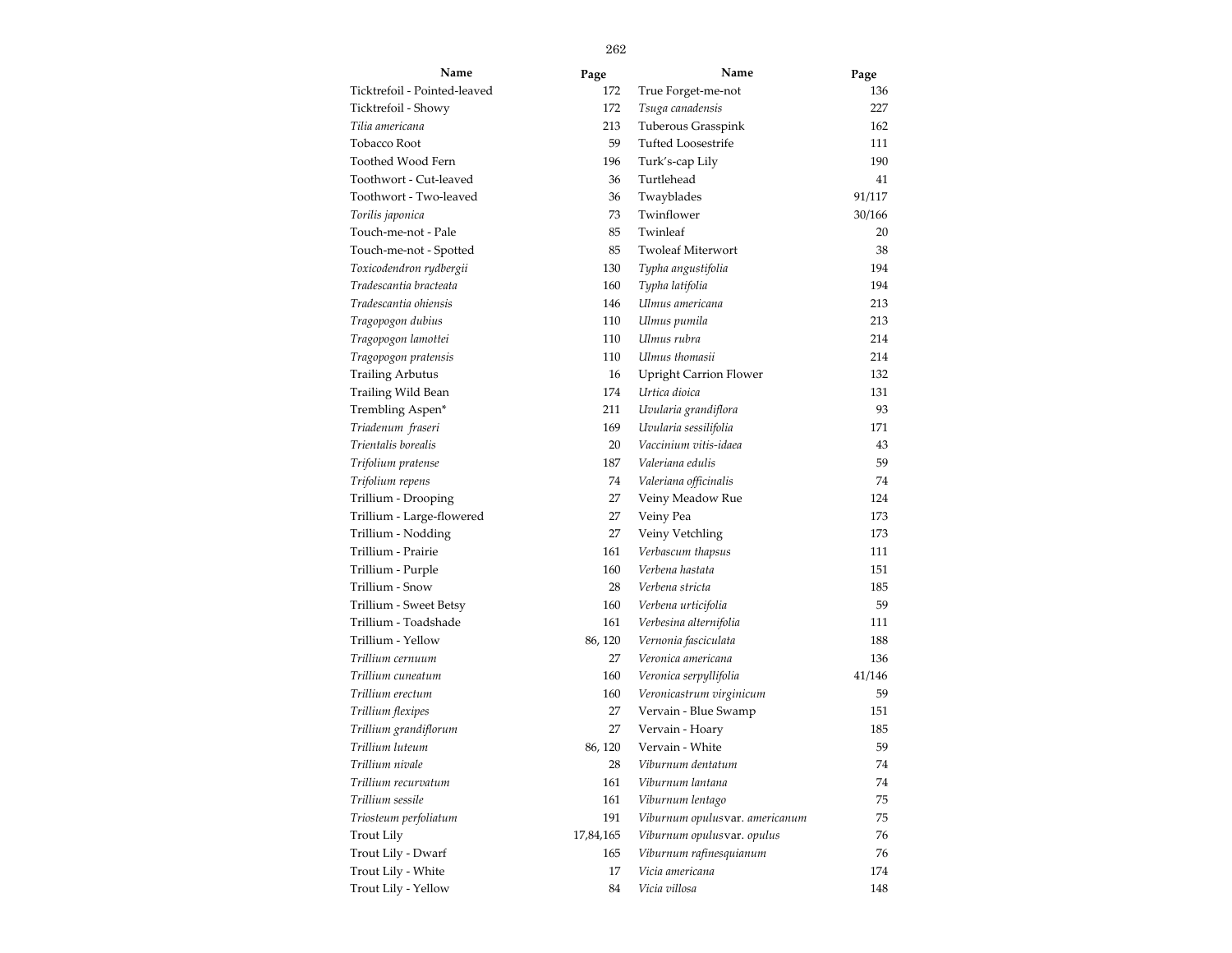| Name                             | Page    | Name                       | Page    |
|----------------------------------|---------|----------------------------|---------|
| Vinca minor                      | 136     | Water Lobelia              | 30      |
| Viola blanda var. palustriformis | 28      | Water Smartweed            | 183     |
| Viola canadensis                 | 28      | Wayfaring-tree*            | 74,75   |
| Viola cucullata                  | 137     | Western Oak Fern           | 202     |
| Viola lanceolata                 | 28      | Western Poison Ivy         | 130     |
| Viola macloskeyi                 | 28      | Western Sand Cherry*       | 22      |
| Viola pedata                     | 137     | Western Silver Aster       | 150/179 |
| Viola pedatifida                 | 137     | Western Sunflower          | 98      |
| Viola pubescens                  | 83      | Western Wallflower         | 89      |
| Viola renifola                   | 29      | White Arrowleaf Aster      | 50      |
| Viola sagittata                  | 137     | White Ash*                 | 222     |
| Viola sororia                    | 138     | White Avens                | 19      |
| Viola sororia forma priceana     | 138     | White Birch*               | 206     |
| Violet - Arrow-leaved            | 137     | <b>White Campion</b>       | 32      |
| Violet - Bird's-foot             | 137     | <b>White Clover</b>        | 74      |
| Violet - Canada                  | 28      | <b>White Cockle</b>        | 32      |
| Violet - Common Blue             | 138     | White Doll's Daisy         | 45      |
| Violet - Confederate             | 138     | White Elm <sup>*</sup>     | 213     |
| Violet - Downy Yellow            | 83      | White False Indigo         | 43      |
| Violet - Kidney-leaved           | 29      | White Fawn Lily            | 17      |
| Violet - Lance-leaved            | 28      | White Heath Aster          | 48      |
| Violet - Macloskey's             | 28      | White Lady's Slipper       | 42      |
| Violet - Marsh                   | 137     | White Maple*               | 216     |
| Violet - Prairie Birdsfoot       | 137     | White Oak*                 | 217     |
| Violet - Sweet white             | 28      | <b>White Panicle Aster</b> | 48      |
| Violet Woodsorrel                | 155     | White Pine*                | 228     |
| Virgin's Bower                   | 15      | White Popular*             | 217     |
| Virginia Bluebells               | 143     | White Prairie Clover       | 51      |
| Virginia Creeper                 | 115     | White Rattlesnake Root     | 168     |
| Virginia Ground Cherry           | 92      | White Sage                 | 50      |
| Virginia Mountain Mint           | 72      | White Snakeroot            | 61      |
| Virginia Raspberry*              | 159     | White Spruce*              | 226     |
| Virginia Spring Beauty           | 15/152  | <b>White Sweet Clover</b>  | 56      |
| Virginia Stickseed               | 54      | White Trillium             | 27      |
| Virginia Tephrosia               | 94      | White Troutlily            | 17      |
| Virginia Waterleaf               | 142     | White Turtlehead           | 41      |
| Vitis riparia                    | 131     | White Vervain              | 59      |
| Wafer Ash*                       | 220     | White Walnut*              | 223     |
| Wahoo*                           | 153     | White Wood Aster           | 46      |
| Waldsteinia fragarioides         | 83      | <b>Wholeleaf Rosinweed</b> | 104     |
| <b>Walking Fern</b>              | 201     | Whorled Loosestrife        | 79      |
| Water Arum                       | 76      | Whorled Milkweed           | 64      |
| Water Chickweed                  | 27      | Whorled Milkwort           | 58      |
| Water Hemlock                    | 66      | Widowsfrill                | 33      |
| Water Horsetail                  | 128/194 | Wild Bean (Groundnut)      | 182     |
| Water Knotweed                   | 183     | Wild Bergamot              | 178     |